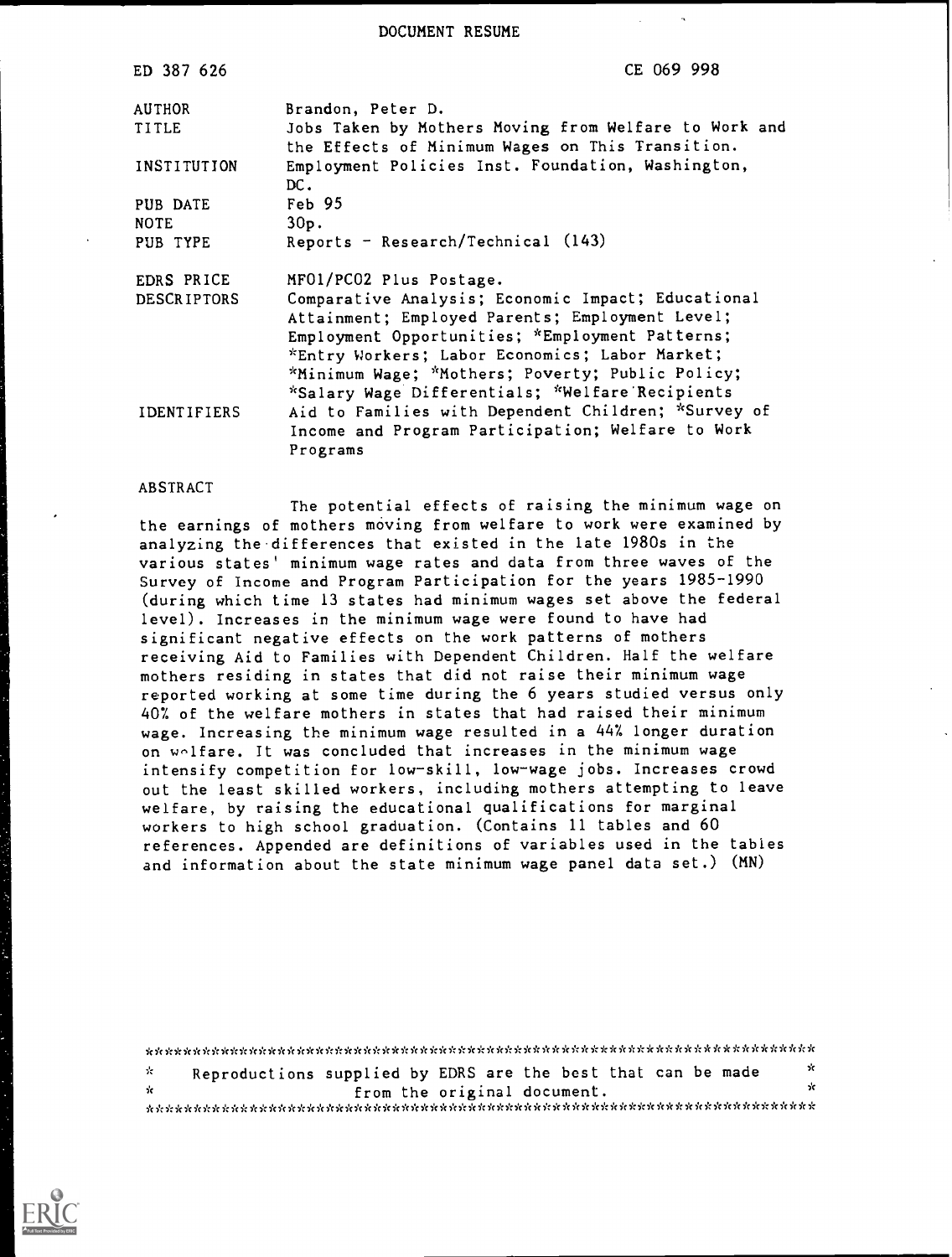## EMPLOYMENT PULILIES INSTITUTE FOUNDATION

## JOBS TAKEN BY MOTHERS MOVING FROM WELFARE TO WORK

## AND THE EFFECTS OF MINIMUM WAGES ON THIS TRANSITION

PETER D. BRANDON Institute for Research on Poverty University of Wisconsin-Madison

> U.S. DEPARTMENT OF EDUCATION EDUCATIONAL RESOURCES INFORMATION CENTER (FRIC)

- $\overline{\omega}$  This document has been reproduced as received from the person or organization. originating it
- D. Minor changes have been made to improve reproduction quality
- Points of view or opinions stated in this<br>documerit do not necessarily represent<br>official OFRI position or policy

-PERMISSION TO REPRODUCE THIS MATERIAL HAS BEEN GRANTED BY

 $\mu_Y$ tk $-$ 

TO THE EDUCATIONAL RESOURCES INFORMATION CENTER (ERIC)

## February 1995

### BEST COPY AVAILABLE

Suite 1110, 607 14th Street, N.W. =Washington, D.C. 20005 - (202) 347-5178 -Fax: (202) 347-5250

 $\ddot{\mathcal{L}}$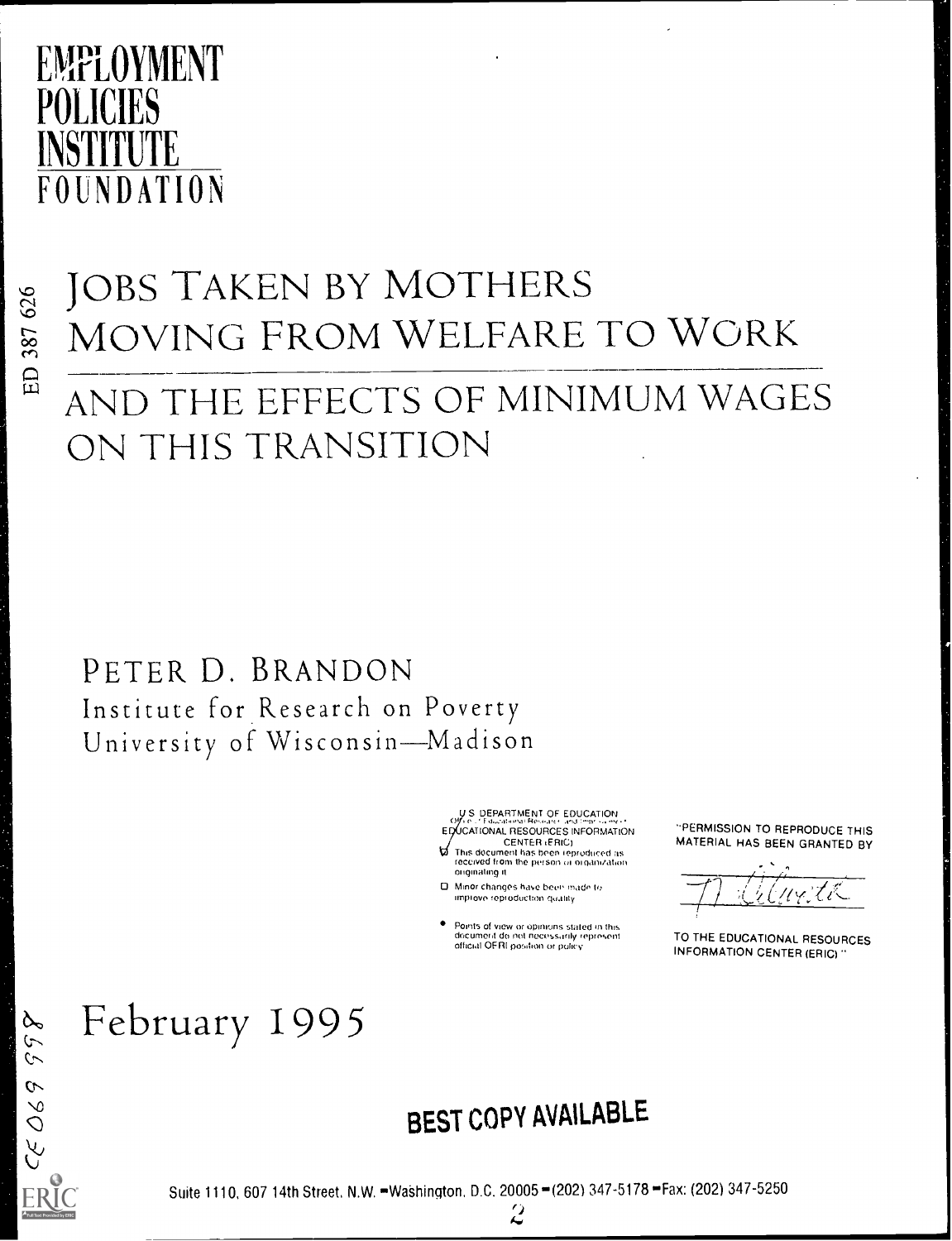The Employment Policies Institute Foundation is a non-profit research organization dedicated to expanding employment opportunities at all levels in America's economy. In particular, EPIF believes that entry-level positions often provide the best job-training and education programs that many Americans, especially young Americans and those seeking to move from welfare to work, can have. By ensuring that these entrylevel opportunities are preserved for those seeking a port of entry into the workforce, America can make substantial improvements in both unemployment and long-term productivity.

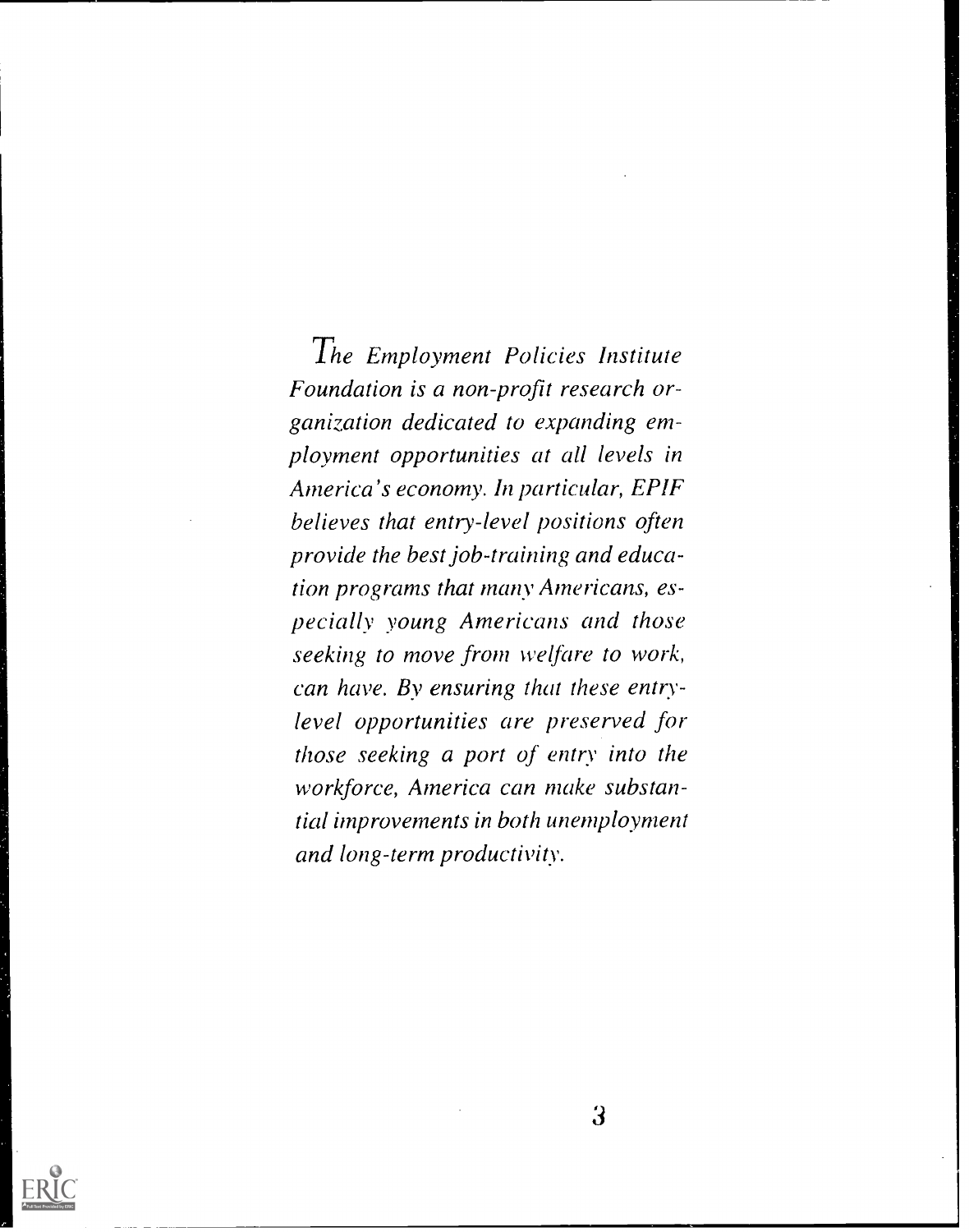## JOBS TAKEN BY MOTHERS MOVING FROM WELFARE TO WORK

### AND THE EFFECTS OF MINIMUM WAGES ON THIS TRANSITION

PETER D. BRANDON Institute for Research on Poverty University of Wisconsin-Madison

4

This research was funded by a grant from the Employment Policies Institute Foundation.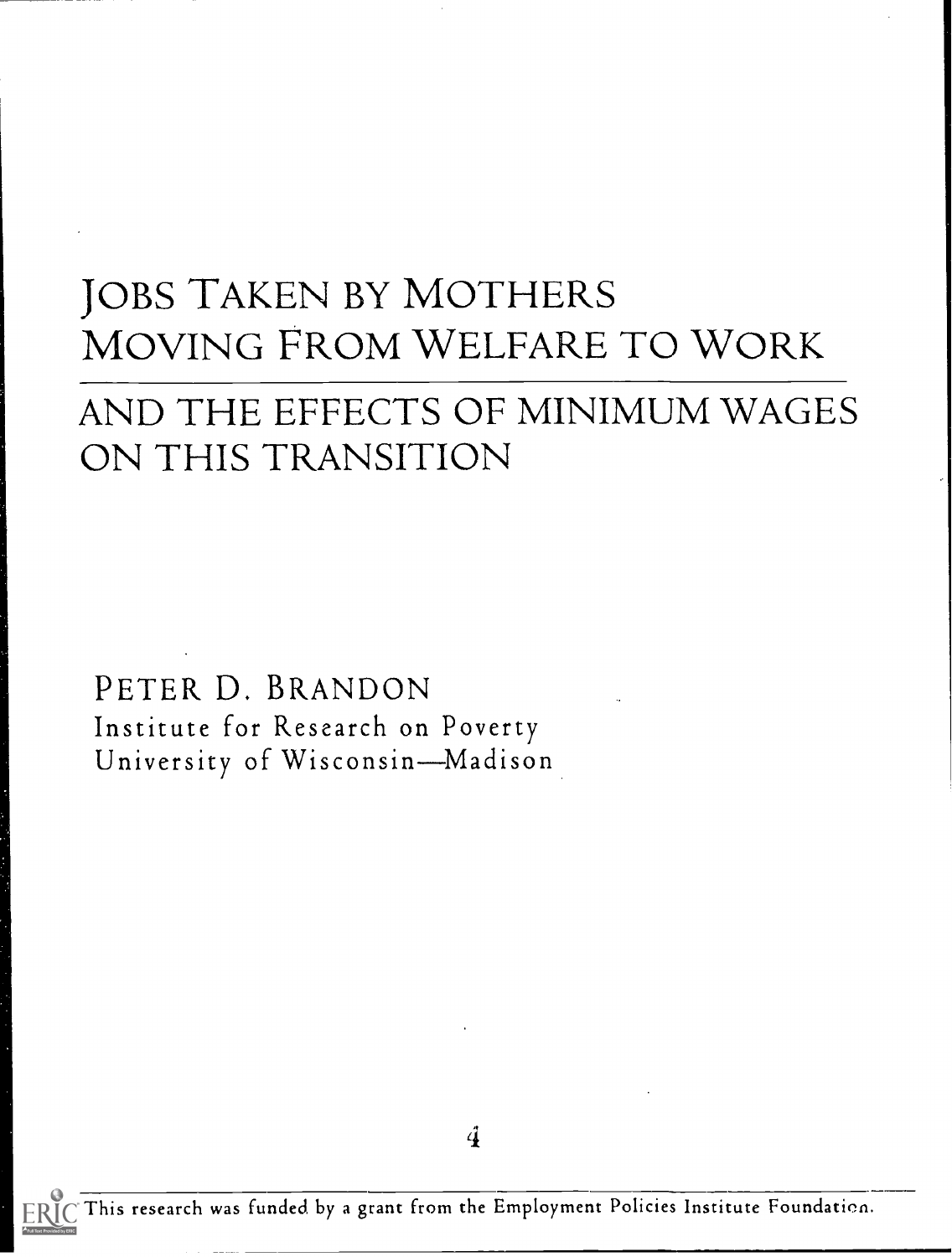# $\overbrace{\text{ERIC}}_{\text{Full test Proddely EHC}}$

Layout, Design and Typesetting by LoneMountain Art&Design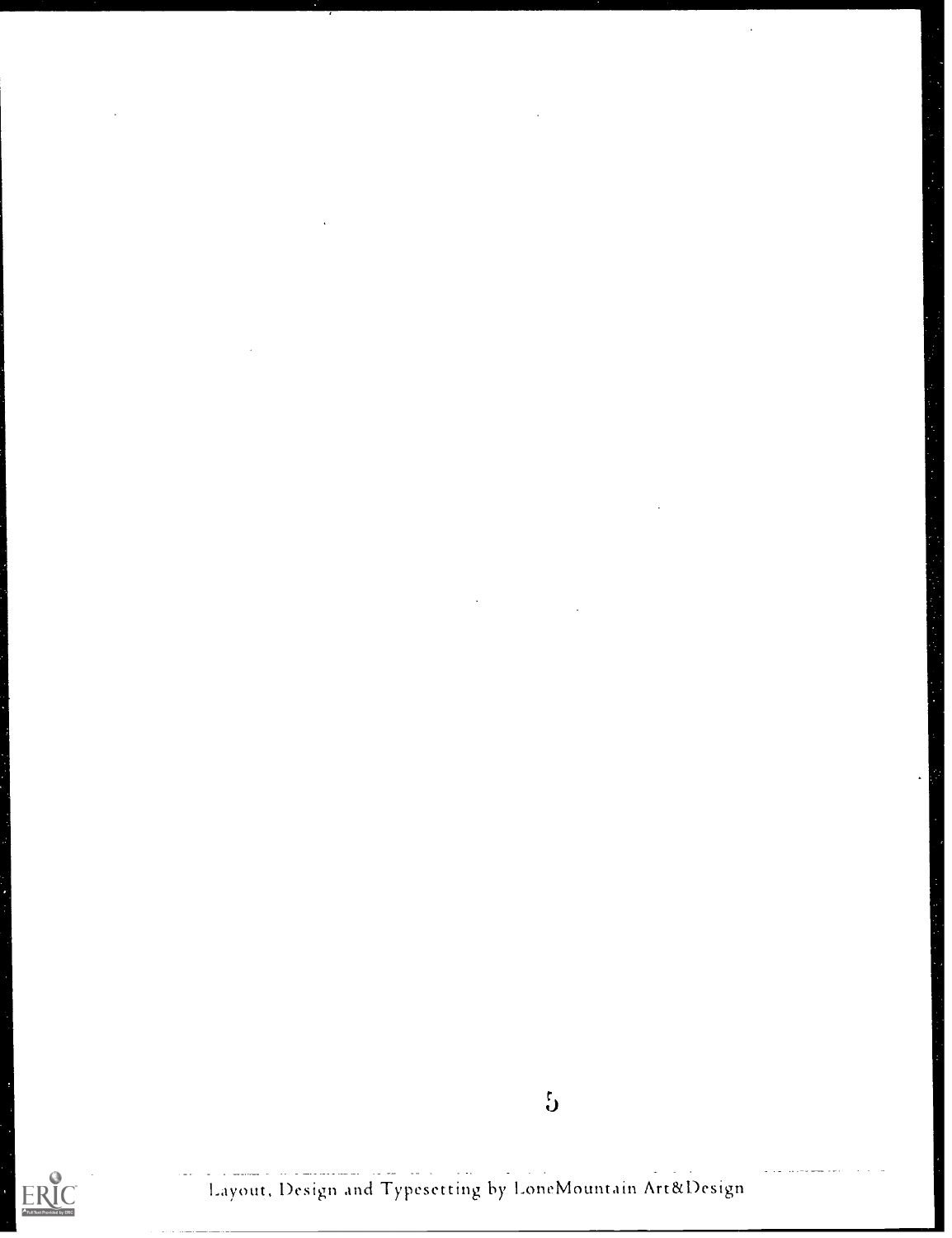#### Executive Summary

Raising the earnings of welfare recipients, primarily women attempting to move into the workforce, remains the chief obstacle in reforming the welfare system. One widely discussed option has been to raise the minimum wage. Advocates of higher minimum wages call for an increase in order to make work more attractive and create sufficient monetary incentive for individuals to leave the welfare system and move into the workforce. While much has been written about job losses and the aggregate labor force, until now, little was actually known about how minimum wage increases affect the employment status of welfare recipients.

To examine this issue, Peter Brandon of the Institute for Research on Poverty exploited the differences that existed in the late 1980s in the various states' minimum wage rates. (These inter-state differences in minimum wages have formed the core of much of the recent research on the effect of minimum wages.) He found that increases in the minimum wage had significant—and negative—effects on the work patterns of mothers receiving Aid to Families with Dependent Children (AFDC), the largest federal welfare program. Half of the welfare mothers residing in states which did not raise their minimum wage reported having worked at some time during the six years covered by the survey data. But only 40 percent of welfare mothers in states which raised their minimums reported periods of employment.

Differences in work status between states that did and did not raise their minimum wages are not explained by differences in disability status, marital status, or subsequent births.

Not surprisingly, the decrease in work was matched with an increase in time spent receiving welfare benefits. The average length of time spent receiving welfare benefits (in any given spell of benefits receipt) was 14.5 months for the entire sample. But in states which raised their minimum wages, the average time spent on welfare was 19.5 months, compared to 13.5 months in states that did not raise their wage floor. Increasing the minimum wage resulted in a 44 percent longer duration on welfare.

Why should an increase in the minimum wage reduce work effort? To understand this, one needs to look at the reactions of the entire labor market and not just of one subgroup—welfare mothers. Higher minimum wages indeed make work more attractive and lead more individuals to compete for these jobs. But in the absence of an increased demand for minimum wage workers (an unlikely response to higher costs) there can be no overall increase in employment. The effect of higher labor supply, constant labor demand, and wages which are prohibited from falling is that employment opportunities go to those with the best skills. We are left with a labor market that crowds out the least skilled workers—in this case, the mothers attempting to leave welfare.

The jobs taken by women leaving welfare comprise a cross-section of entry-level jobs. As such, they are particularly sensitive to this crowding-out problem. Nearly 70 percent of mothers who left welfare and found a job held either a service or a Technical. Sales, and Administrative Support (TSAS) job. (About a quarter of TSAS jobs were as waitresses or bartenders, a fifth were cashier/sales jobs, and another fifth were as nurses aides, orderlies and attendants). Many of these are the same jobs frequently  $\cdot$ filled by students and teens—members of the labor force who have the flexibility to enter and exit the workforce in response to wage changes when work is made more attractive.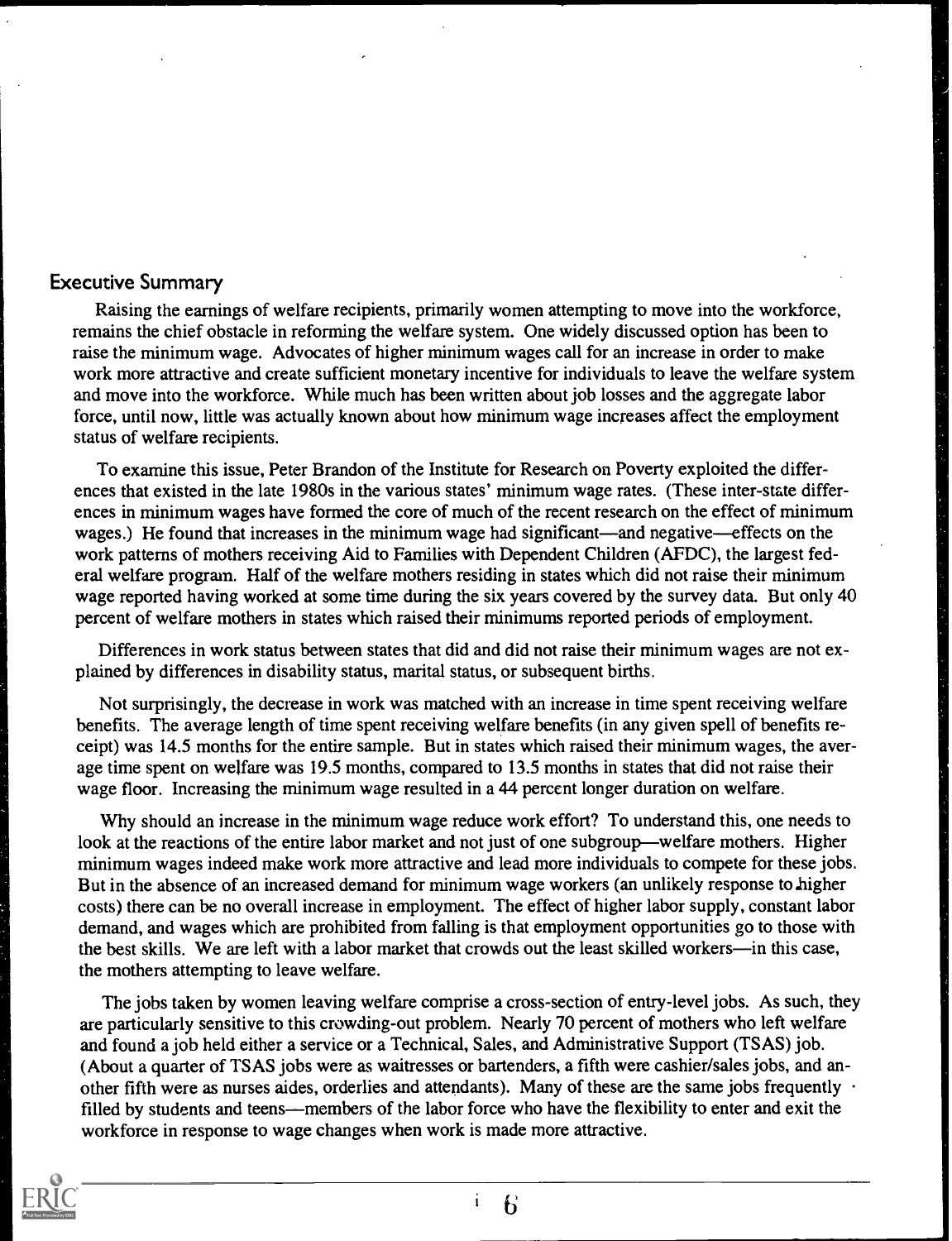These findings are particularly troubling since higher minimum wages have been advocated as a means of making work more attractive so that it serves as an inducement to leave the welfare system and join the workforce. The unfortunate reality is that transitions from welfare to work are not aided by increased labor market competition for an, at best, unchanged number of jobs. The skills that will allow welfare leavers to advance beyond the minimum wage will not be learned if that entry-level job cannot be acquired.

#### Data Sources

This report used three waves of the Survey of Income and Program Participation (SIPP). SIPP provides detailed information on work history, family status, size and composition, and income. Most importantly, the families followed by SEPP provide detailed information on participation in the various income transfer programs. Data is collected on every member of the household. Surveying of households is done three times a year. Together, the three SIPP waves provide data for the period October 1985 through March 1990. During that time 13 states had minimum wages set above the federal level.

> Carlos Bonilla Employment Policies Institute Foundation

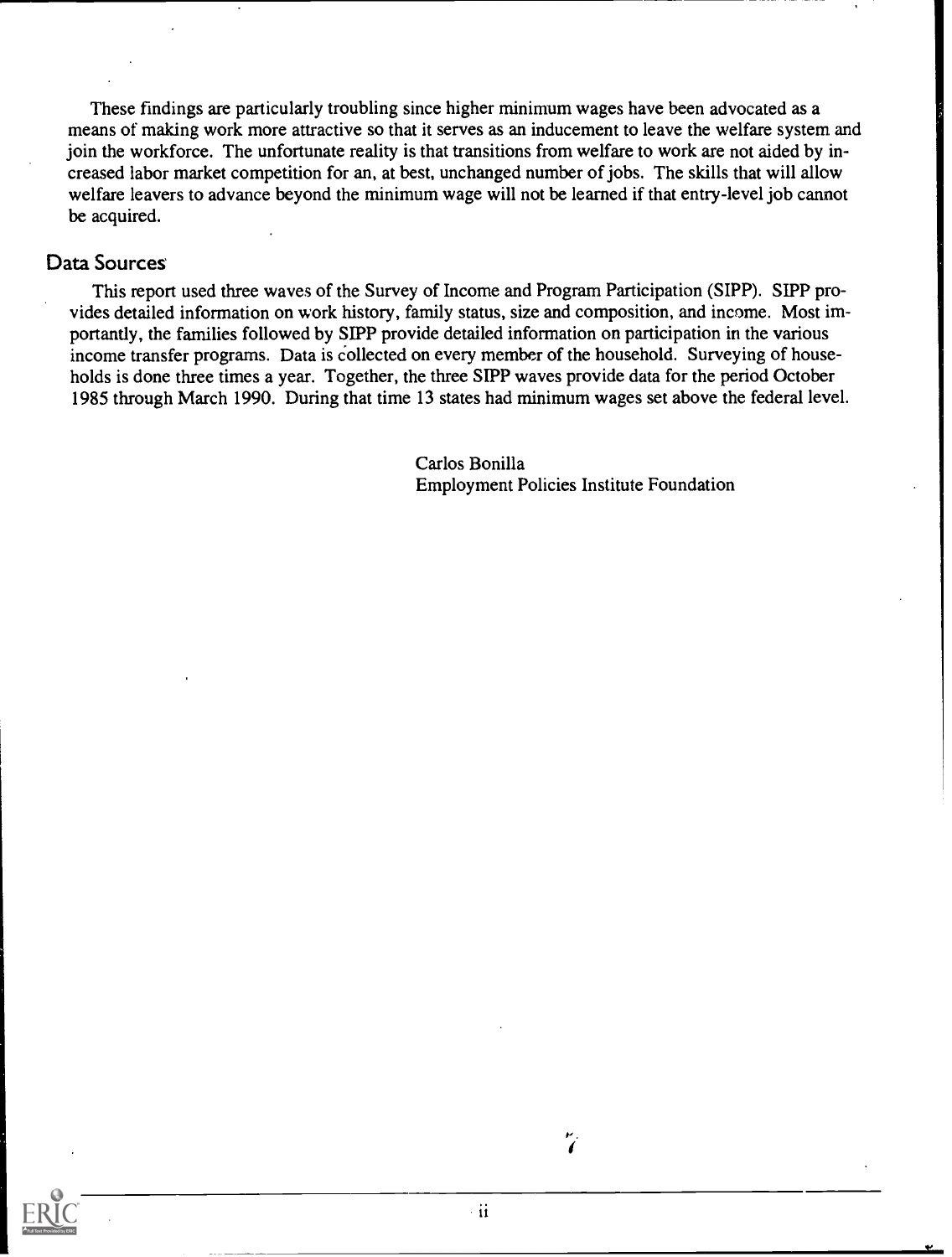#### **Overview**

Two important aspects of welfare-to-work transitions remain obscure: the kinds of jobs held by former AFDC recipients, and the impact of higher minimum wages on their employment prospects. This study will provide information on both subjects, thereby making an important contribution to our knowledge about mothers on welfare.

Many people assume that the majority of former welfare recipients who enter the labor force work in low-paying service or retail industry jobs. Not enough data exist, however, to support this assumption, although it is known that many former welfare participants want to work<sup>1</sup> and that many work when they receive welfare.<sup>2</sup> One qualitative study conducted in Chicago<sup>3</sup> reported that women receiving AFDC supplemented that income with earnings from bartending, catering, child care, and sewing.

Research also suggests that certain groups of mothers are more prone to welfare dependency, partly because they experience failures in the labor market. These women are usually poorly educated, inadequately skilled,<sup>3</sup> and living in substandard housing.<sup>9</sup> Their characteristics diverge from the characteristics of AFDC mothers who succeed in the labor market. Mothers who successfully work their way off  $AFDC<sup>7</sup>$  generally possess higher levels of education and have prior work histories.

Not only is there no empirical proof that the mass of former welfare recipients hold jobs in the service and retail industries; past studies have not told us what industries and occupations they work in at all. One reason for this is that single mothers who collect AFDC receive a lot more attention than single mothers who work.<sup>9</sup> Nevertheless, some information is available on the industries and occupations in which low-income women work; some of these women may have been former AFDC recipients. The current findings mainly document the occupational mobility and the wage gains low-income black women have made over the past 50 years relative to their white counterparts.<sup>10</sup>

Today, as opposed to 40 years ago, low-income black women work in the same industries and occupations as low-income white women. In 1950, most low-income white women were full-time homemakers. Low-income black women, in contrast, worked outside the home in large numbers. Two-fifths of all black women worked as household domestics and another fifth worked as cafeteria personnel.<sup>11</sup>

- 1 Goodwin, 1983; Tienda, 1990.<br>2 Pearce, 1978: Tienda, 1990; Ga
- 2 Pearce, 1978; Tienda, 1990; Garfinkel and McLanahan, 1986; Jencks, 1991.<br>3 Lencks and Edin, 1990.
- 3 Jencks and Edin, 1990.<br>4 Bane and Ellwood, 198
- 4 Bane and Ellwood, 1983.<br>5 Duncan, 1984; Ellwood,
- 5 Duncan, 1984; Ellwood, 1986; O'Neill et al., 1984; O'Neill, Bassi, and Wolf, 1987.<br>6 Wacquant and Wilson, 1989.
- 6 Wacquant and Wilson, 1989.
- 7 Marriage has been found to offer the most common exit route off welfare (Ellwood, 1988).<br>8 Plotnick, 1983; Bane and Ellwood, 1983.
- 8 Plotnick, 1983; Bane and Ellwood, 1983.<br>9 Lencks, 1992.
- 9 Jencks, 1992.<br>10 Levy. 1988.
- Levy, 1988.
- 11 Levy, 1988.



 $\delta$ 

<sup>1</sup>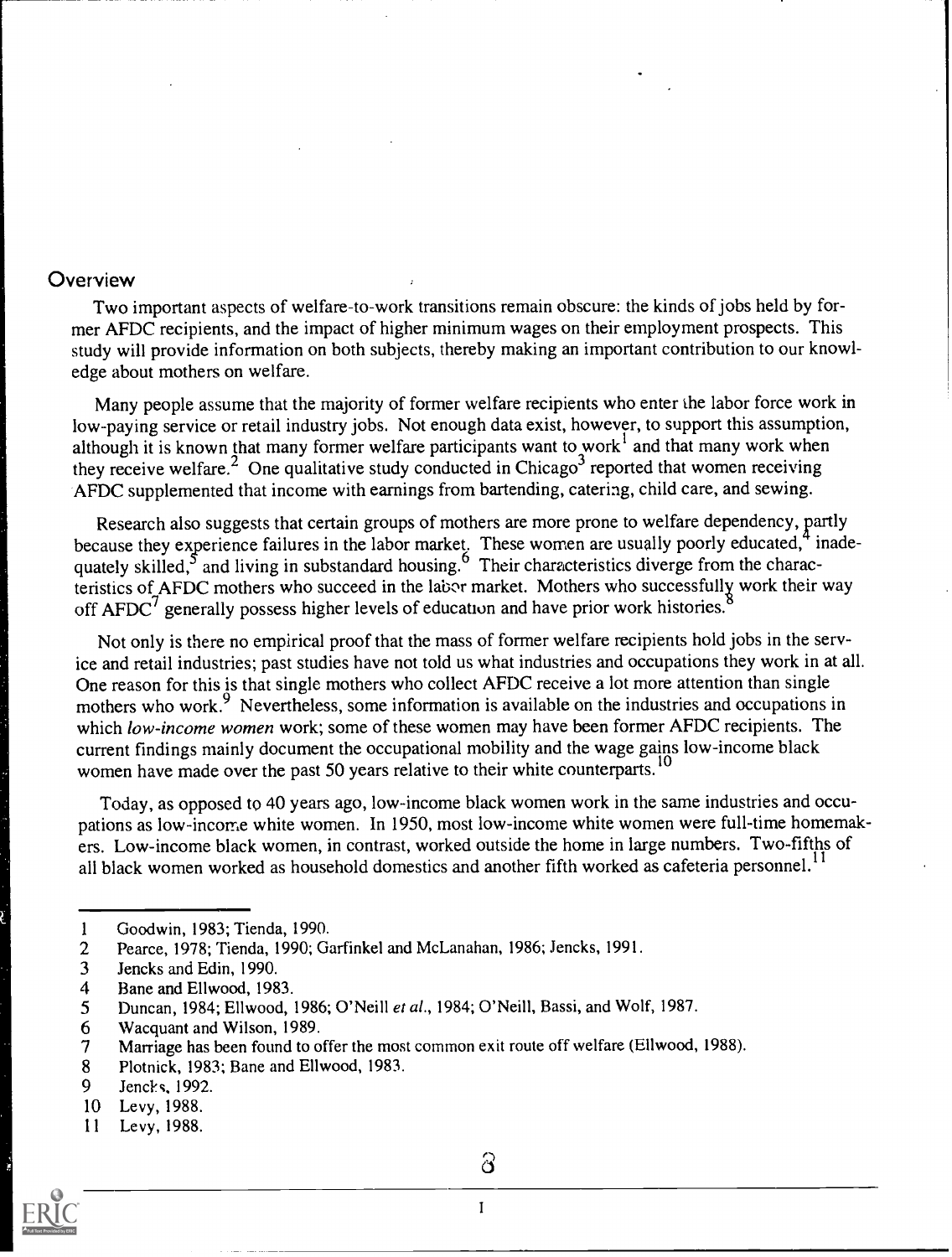By 1980, low-income black women had shifted dramatically into the occupations that had been traditionally held by low-income white women. Between 1950 and 1980, the proportion of black women in domestic work had declined to less than 5 percent, while the proportion in clerical work, health care, and sales grew from 7 to 43 percent.<sup>12</sup>

Black women's enhanced occupational attainments over time have benefitted them in many ways. One such way is that the earnings of black women are now comparable to the earnings of white women who have similar characteristics. Levy<sup>13</sup> has shown that as early as the mid-1970's black and white women of similar age and education had equal earnings. Still, some observers, like Harrison and<br>Bluestone, claim that even if groups of black and white women

my minimum wages jeoparaizes the em-<br>ployment prospects of low-wage workers,<br>none has shown the effects of minimum<br>wages on welfare-to-work transitions or<br>the effects of increases in minimum wage An informed assessment of

Bluestone, claim that even if groups of bluest and white went<br>ing minimum wages jeopardizes the em-<br>clilled women are "had jobs" that lean them impourished

An informed assessment of the quality of jobs taken by lowlevels on welfare-to-work transitions. income, less-skilled AFDC mothers requires better data capable of performing two tasks: (1) revealing the distribution of indus-

tries employing former AFDC mothers; and, (2) showing the array of occupations these mothers have taken. This study uses such data and performs both tasks. The resulting knowledge also supplements an existing set of facts that merely documents the proportion of poor women—not necessarily poor mothers who also received welfare—working in low-skill, low-income jobs.

Thus, existing data on the distribution of occupations and industries among former AFDC mothers are incomplete. The same statement applies to the effects of minimum wages on AFDC mothers' employment possibilities. Though many studies argue that raising minimum wages jeopardizes the employment prospects of low-wage workers, none has shown the effects of minimum wages on

major subgroup that legislators wage levels on welfare-to-work transitions.

[Welfare] mothers ... remain a welfare-to-work transitions or the effects of increases in minimum

surely hope will benefit from, not be  $\frac{1}{2}$  Economic theory suggests that setting minimum wages above the disadvantaged by, increases in the  $\frac{1}{2}$  revailing wage in competitive labor markets increases the cost of disadvantaged by, increases in the prevailing wage in competitive labor markets increases the cost of la-<br>minimum wage. minimum wage. bor and, all else equal, will lead firms to demand less labor, thereby

reducing employment opportunities for low-wage, low-skill labor.<sup>15</sup> If AFDC mothers work in lowwage jobs or if they seek work in low-wage industries while receiving AFDC, they too would encounter the same disemployment effect that minimum wages impose on other groups of low-wage, low-skill workers.

Admittedly, most minimum wage workers are not AFDC mothers heading households. Rather, most are young, not poor, and work only part-time.<sup>10</sup> But even if poor female heads are a minority among all

14 Harrison and Bluestone, 1988.

2

<sup>16</sup> Stigler and Raisian, 1988.



 $\overline{9}$ 

<sup>12</sup> Levy, 1988.

<sup>13</sup> Levy, 1988.

<sup>15</sup> A huge literature exists on the effects of minimum wages on employment opportunities of low-wage workers. The articles referenced either reported new results or reviewed the state of knowledge at the time they were written: see Lester (1946), Gramlich (1976), Mincer (1976), Welch and Cunningham (1978), Parsons (1980), Brown et al., (1983), Freeman et al., (1981), Brown (1988), Brown et al., (1982), Neumark and Wascher (1992).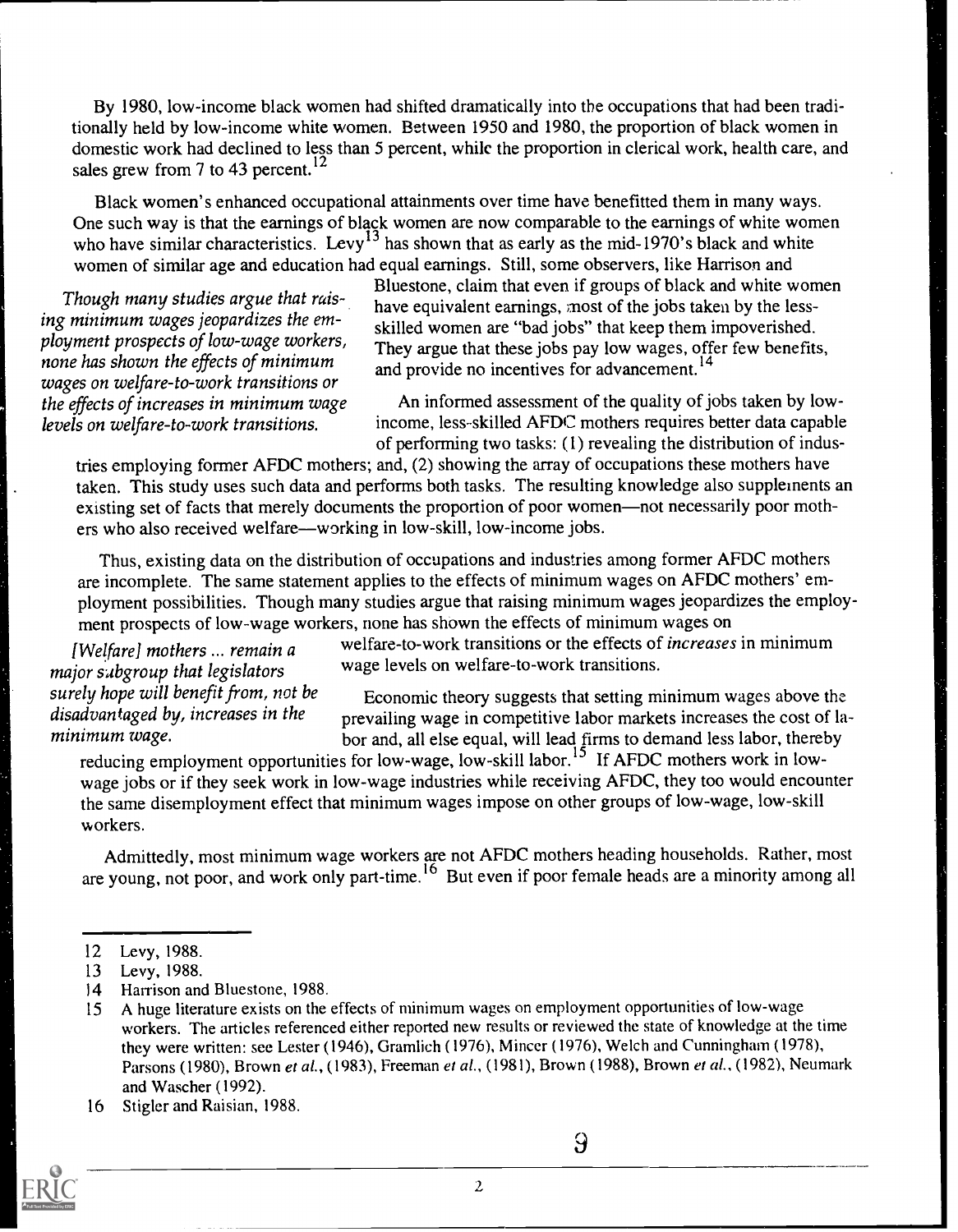minimum wage workers, many are working to leave welfare or replace AFDC payments with earnings. Those mothers, who were part of about one million poor female-headed households in 1986.<sup>17</sup> remain a major subgroup that legislators surely hope will benefit from, not be disadvantaged by, increases in the minimum wage.

Most economists agree that minimum wages increase unemployment among unskilled workers,<sup>18</sup> That most welfare mothers work in low-wage jobs,<sup>19</sup> and that the effects of minimum wages on AFDC<br>that most welfare mothers work in low-wage jobs,<sup>19</sup> and that the effects of minimum wages on AFDC<br>mothers' employment chan mothers' employment chances while on welfare (and employment prospects once off welfare) are unknown.<sup>20</sup> Despite such agreement, the amount of economic research on the relationship between minimum wages and the employment of poor, welfare-dependent mothers is paltry. And, the lack of knowledge persists in spite of the ramifications such research would have for welfare policy formulation and the literature on minimum wages.

Policymakers need to know if minimum wages, which increase the cost of low-skilled labor, reduce

the number of AFDC mothers who can work their way off weline humber of  $\overline{H}$  be moment who can work then way on were and policymakers need to know if mini-<br>fare. If so, minimum wage hikes increase the cost of the welfare mum wages, which increase the cost of system. Furthermore, affected AFDC mothers may lose on-the-<br>low-skilled labor, reduce the number of job training opportunities that could increase their earnings and promote their job security.<br>
promote their job security.

off welfare. If so, minimum wage hikes

 $\ddot{\circ}$ 

In addition, some policymakers reforming the eligibility rules increase the cost of the welfare system. for the AFDC program argue that including tougher work require-

ments is essential.<sup>21</sup> Work, they argue, develops AFDC recipients' job skills and promotes their economic self-sufficiency.

Few would argue against the financial and personal rewards work can bring. (There is no evidence that such rewards accrue to low-skilled mothers receiving AFDC.) Yet the benefits from working are reaped over time, not by merely attaining a job. For AFDC mothers to realize gains from working, a number of factors supporting their continued attachment to the labor market must be present.

Some of those factors they can control. Child care provision, for example, is one item AFDC mothers can choose to maximize their work effort. Other factors, however, are beyond their control and may even constrain their work effort. Two are increases in minimum wages and economic downturns causing retrenchment among low-wage workers.<sup>22</sup> Either one could lessen the number of hours AFDC mothers work or could sever their attachments to the labor force. Either event may result in AFDC mothers losing the benefits from working, possibly discouraging some from future job searches.

Findings indicating that minimum wages adversely affect AFDC mothers' employment prospects would cast further doubt on the effectiveness of minimum wages as an antipoverty device. The literature already refers to some scholars' reservations about the potential of minimum wages to alleviate poverty. Blank<sup>23</sup> suspects that minimum wages are "badly targeted as an antipoverty device," while

<sup>23</sup> Blank, 1994.



<sup>17</sup> Mazur, 1987.

<sup>18</sup> Alston et al., 1992.

<sup>19</sup> Ellwood, 1988.

<sup>20</sup> Presumably, most economists have conjectured that it is fruitless to pursue this topic because few mothers should choose minimum wage jobs with no benefits over higher welfare benefits accompanied by in-kind transfers.

<sup>21</sup> Danziger et al., 1994.

<sup>22</sup> Tobin, 1994.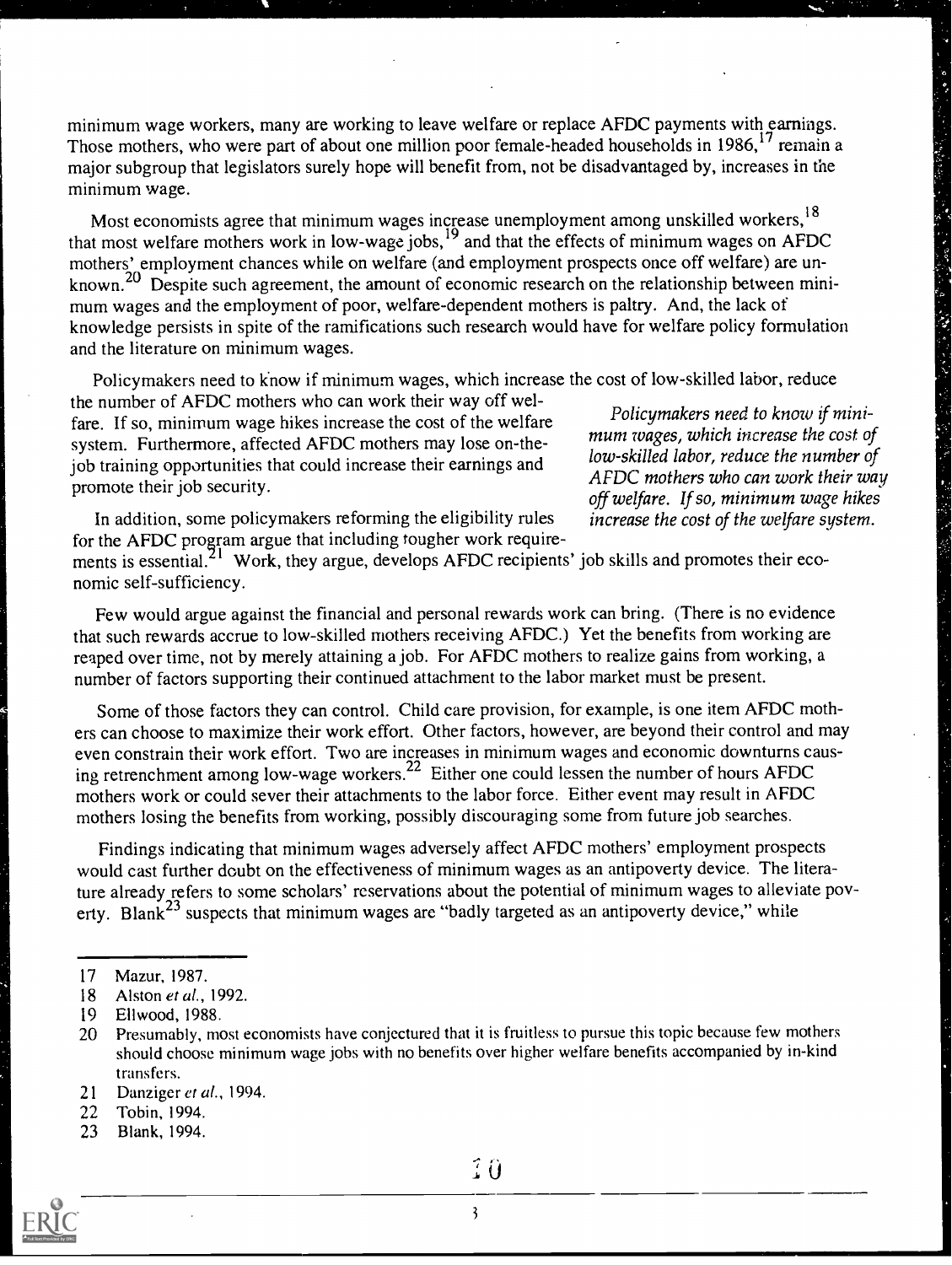Horrigan and Mincy<sup>24</sup> question the impact that minimum wage increases have on redistributing income. As we shall see, evidence from this study further questions the wisdom of using minimum wages to fight poverty.

#### Data and Methodology

The analyses use data from the Survey of Income and Program Participation (SIPP), a longitudinal survey of a random sample of the U.S. population. The 1986, 1987, and 1988 panels of the SIPP were used, each of which contains four rotation groups spanning the period from October 1985 through March 1990. Each rotation group provides information on 24 or 28 consecutive months. Each wave of the survey was collected every four months, so each participant was interviewed three times a year about his or her monthly experiences over the previous four months. Thus, the data provide monthly information on household composition, labor market behavior, and income sources.

The SIPP is particularly useful because it has monthly, longitudinal information on the welfare participation and labor market experiences of women. Possessing monthly (rather than yearly)<sup>25</sup> data on welfare receipt and employment makes analyses of welfare-to-work transitions more accurate, although the length of time to study one or subsequent transitions is quite limited.

Combining the three SIPP panels yielded a sample of 11,875 black and white women who reported that they were mothers (or guardians) of children under the age of  $18<sup>26</sup>$  About 90 percent of them (N = 10,743) reported no receipt of income from the Aid to Families with Dependent Children (AFDC) program. (In such cases it is possible another household member received AFDC income, but for the purposes of this study knowing whether the mothers received AFDC is the vital fact to establish.) From this sample of mothers, 1,132 reported receipt of AFDC income for at least one month of the panel period.

The subsample of mothers who ended a spell of AFDC receipt and who had employment coinciding with, or subsequent to, the end of that spell was obtained from the group of welfare mothers who reported receiving AFDC benefits for at least one month of the survey period. That subsample of interest numbers 450 mothers, for whom a record of their attachments to the labor market was created. The occupations they took, the industries they entered, the states they lived in, and the number of jobs they worked were added to information collected on their demographic characteristics. This set of variables generated a source of data that precisely describes what types of occupations and industries these former AFDC mothers entered, as well as the number of jobs they had and how long each of those jobs lasted.<sup>27</sup>

The subsample of mothers used for analyses of the effects of minimum wages on welfare-to-work transitions is different. It consists of a panel of single mothers who either ended a spell of AFDC receipt or were always on AFDC. They were drawn from the 1,132 mothers who reported one or more months of AFDC receipt. These single mothers contributed 1,302 spells of AFDC participation. Those spells, rather than the mothers themselves, were the units of analysis. (A small fraction of mothers reported returning to AFDC within two months. If no change was measured in either income or family composition during those two months, it was assumed these short AFDC exits reflected administrative churning and closed the gap between the two spells.)

<sup>27</sup> To make interpretation of the results easier, the three-digit industry and occupation codes were collapsed into ten and six broader categories, respectively.



4

<sup>24</sup> Horrigan and Mincy, 1993.<br>25 Another commonly used da

Another commonly used data set, the Panel Study of Income Dynamics, provides yearly data on welfare receipt and employment.

<sup>26</sup> Hispanics and other ethnic groups in the SIPP are excluded from these analyses.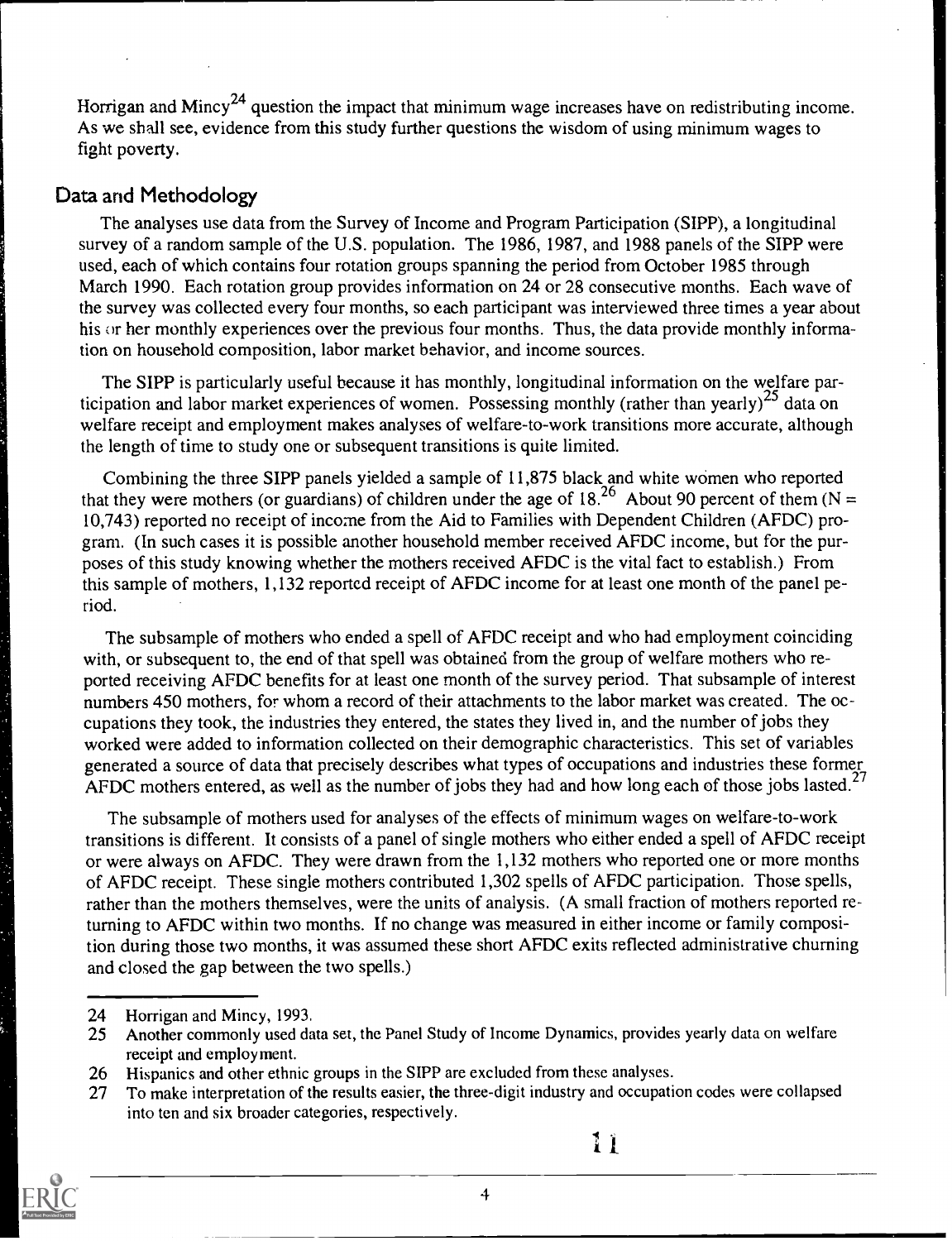Combining the three SIPP panels provided much information on a number of single mothers who ended AFDC participation.<sup>28</sup> Still, because of the construction of the SIPP, there was a limit of 24 or 28 months of data on each sample member. The weakness of the SIPP is that it disallows analyses of longterm welfare participation. Many single mothers we:e receiving AFDC when they were first interviewed ( $N = 344$ ). Not knowing if this was a protracted spell of AFDC or if it was one of many short spells may have biased, to some degree, the estimates of exit rates presented here. In retrospect, each SIPP survey should have queried respondents about the timing and duration of any past use of public assistance, even if they were not currently receiving assistance.

For the mothers contributing 1,302 spells, a record of their experiences in the labor market, changes in their household composition, and shifts in their sources of income was created. Durations of jous, occupations, and housing arrangements, as well as numbers of co-residing children, were added to information collected on their demographic attributes. Together, the variables portray the experiences of AFDC mothers who ended a spell of AFDC receipt or received AFDC for the entire panel period.

Four ways in which welfare participation could have ended were identified: (1) by increased earnings that made the mother ineligible for  $\widehat{AFDC}$ ; (2) through a marriage; (3) by losing dependent children;<sup>29</sup> or (4) by remaining on AFDC for the entire panel period (i.e., becoming right censored).

Blank and Ruggles (1994) call the second and third types of terminations "demographic endings," and so do I, although becoming ineligible for AFDC through marriage is quite different than becoming ineligible through losing children. Furthermore, a child can reappear and a marriage can end; either event would reactivate eligibility for AFDC. Indeed, of the mothers who terminated their welfare spells through support occupations.

...the vast majority of mothers making the welfare-to-work transition begin employment in either service industries, retail trade, or manufacturing... Nearly 70 percent of mothers who left welfare and found a first job held service occupations or technical, sales, and administrative

marriage, 6.6 percent of those marriages broke up before the end of the survey, triggering new spells of single  $m<sub>i</sub>$  herhood and renewing the risk of returning to AFDC.

Apart from adapting the SIPP data to meet the aims of the project, information on state minimum wages was collected as well. Once assembled, those data were also modified so that they spanned the same period as the combined SIPP panels and so that overlaying them on the SIPP panel data set was possible.

Then, state minimum wage data were appended to each individual that lived in that state. When an increase in the state minimum wage occurred during the period under study, that increase and the amount of the increase were recorded and added to each individual's record. Integrating these two data sources resulted in one source of data that contained the timing of changes in state minimum wages and the timing of changes in AFDC participation status. (Appendix B discusses the creation of the state minimum wage panel data and their use with SIPP data.)

#### Findings

Tables 1 through 6 show that most former welfare recipients work in low-paying service or retail industry jobs. In Tables 7 and 8 results are displayed showing that minimum wages lower the rate at which AFDC mothers leave the AFDC program. (Table B1 defines the variables appearing in tables 1 through 6, while Table B2 defines the variables appearing in Tables 7 and 8.)

<sup>29</sup> By losing a child, I mean that the child enters adulthood or moves away from the household.



<sup>28</sup> Concurrent werk is examining attrition from the SIPP. I find some evidence suggesting that attrition is most common among single, low-income mothers. If true, future work will deal with this attrition problem.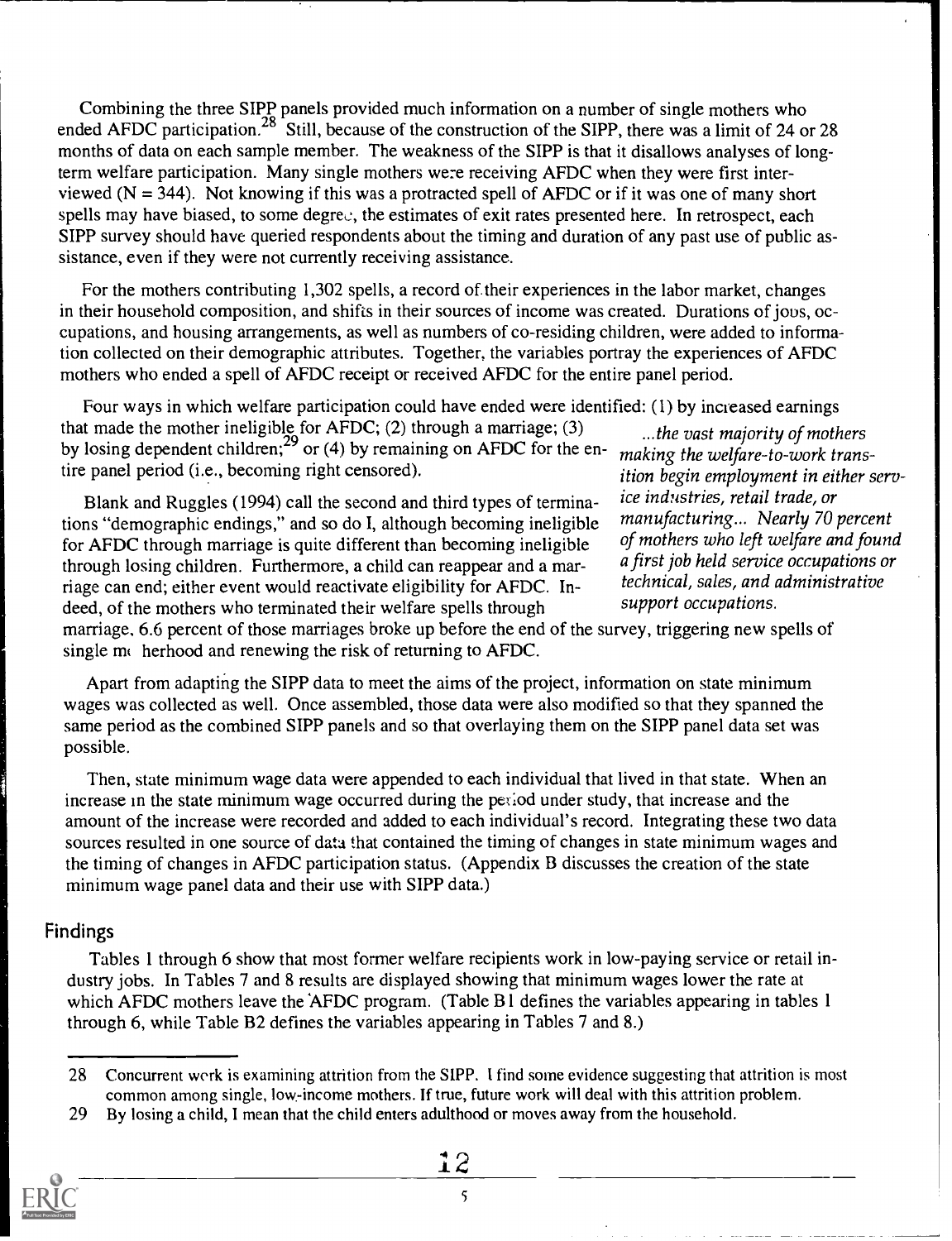#### Table 1 shows that about a third of the mothers ending a welfare spell were employed in the service industry. Regardless of whether it was their first, second, or third job after their participation on AFDC, many worked in service industries. Additional analyses on the three-digit industry codes, not

#### Table I

#### Industries Where Former AFDC Recipients Are Employed: Primary Job (By Job Spells)

| Industry              | First Job Spell | Second Job Spell                                                                        | Third Job Spell |
|-----------------------|-----------------|-----------------------------------------------------------------------------------------|-----------------|
| Agriculture           | 0.90%           | l 40%                                                                                   | 2.00%           |
| Construction          | 0.7             | 0.7                                                                                     |                 |
| Manufacturing         | !8              | 13.8                                                                                    | 18.7            |
| Trans/Comm            | l 8             |                                                                                         | 4.1             |
| Wholesale trade       | 3. I            |                                                                                         |                 |
| Retail trade          | 27.8            | 32.6                                                                                    | 23.9            |
| Financial/Real estate | 3.I             | 4.1                                                                                     | 6.2             |
| Business/Repair       | 8               | 0.6                                                                                     | 9.3             |
| Service               | 33.3            | 34.6                                                                                    | 32.2            |
| Public sector         | 3.3             |                                                                                         |                 |
| $N =$                 | 450             | 144                                                                                     | 96              |
|                       |                 | Source: Survey of Income and Program Participation (SIPP) (1986, 1987, and 1988 panels) |                 |

shown in Table 1, indicated that many of these service-industry jobs were at hospitals, nursing and personal care facilities, elementary and secondary schools, and hotels and motels. Together, those types of service industry jobs represented about 56 percent of all the service-industry jobs identified in these data.

The table also indicates that most of the other jobs were found in retail trade or manufacturing industries. At least one-fifth of these women found work in the retail trade industries, while another 13 percent of them found jobs in manufacturing. Furthermore, nearly half of the retail trade jobs.were at

eating and drinking places (about 49 percent). A quarter of the manufacturing jobs were in the apparel and accessories (except knit) sector of nondurable goods manufacturing (about 26 per-<br>cent). cent). Retail trade Financial/Real estate

Clearly, findings Business/Repair<br>Table 1 suggest Service in Table 1 suggest Service<br>that the wast major Public sector that the vast majority of mothers mak ing the

| Table 2                                                                                |                 |                  |  |  |  |  |
|----------------------------------------------------------------------------------------|-----------------|------------------|--|--|--|--|
| Industries Where Former AFDC Recipients Are Employed:<br>Secondary Job (By Job Spells) |                 |                  |  |  |  |  |
| Industry                                                                               | First Job Spell | Second Job Spell |  |  |  |  |
| Agriculture                                                                            | 3.70%           | 2.90%            |  |  |  |  |
| Construction                                                                           | 2.2             | 0                |  |  |  |  |
| Manufacturing                                                                          | 12.8            | 20.5             |  |  |  |  |
| Trans/Comm                                                                             | 2.2             | 8.8              |  |  |  |  |
| Wholesale trade                                                                        | 0.7             | 2.9              |  |  |  |  |
| Retail trade                                                                           | 36.I            | 35.3             |  |  |  |  |

3 0 5.2 14.3 32.3 14.6  $1.5$  0.6  $\frac{34}{2}$  34

Source:SIPP (1986, 1987, and 1988 panels).

 $N =$ 

welfare-to-work transition begin employment in either service industries, retail trade, or manufacturing. Even if their first job ends, these data suggest that if they work again, they are most likely to work in one of these three industries.

Investigations of these data also reveal that 133 of these mothers held two jobs simultaneously at some point. Choice of one's second job is probably highly correlated with choice of one's first job. So, it is not surprising that sorting patterns among industries for secondary jobs mimic the sorting patterns among industries for primary jobs. Table 2 shows that the 133 mothers with second jobs sorted into the same industries where primary jobs were found. Among former welfare mothers working second jobs, most of them worked in service, retail trade, or manufacturing industries. In fact, most found these sec-



6

 $+4$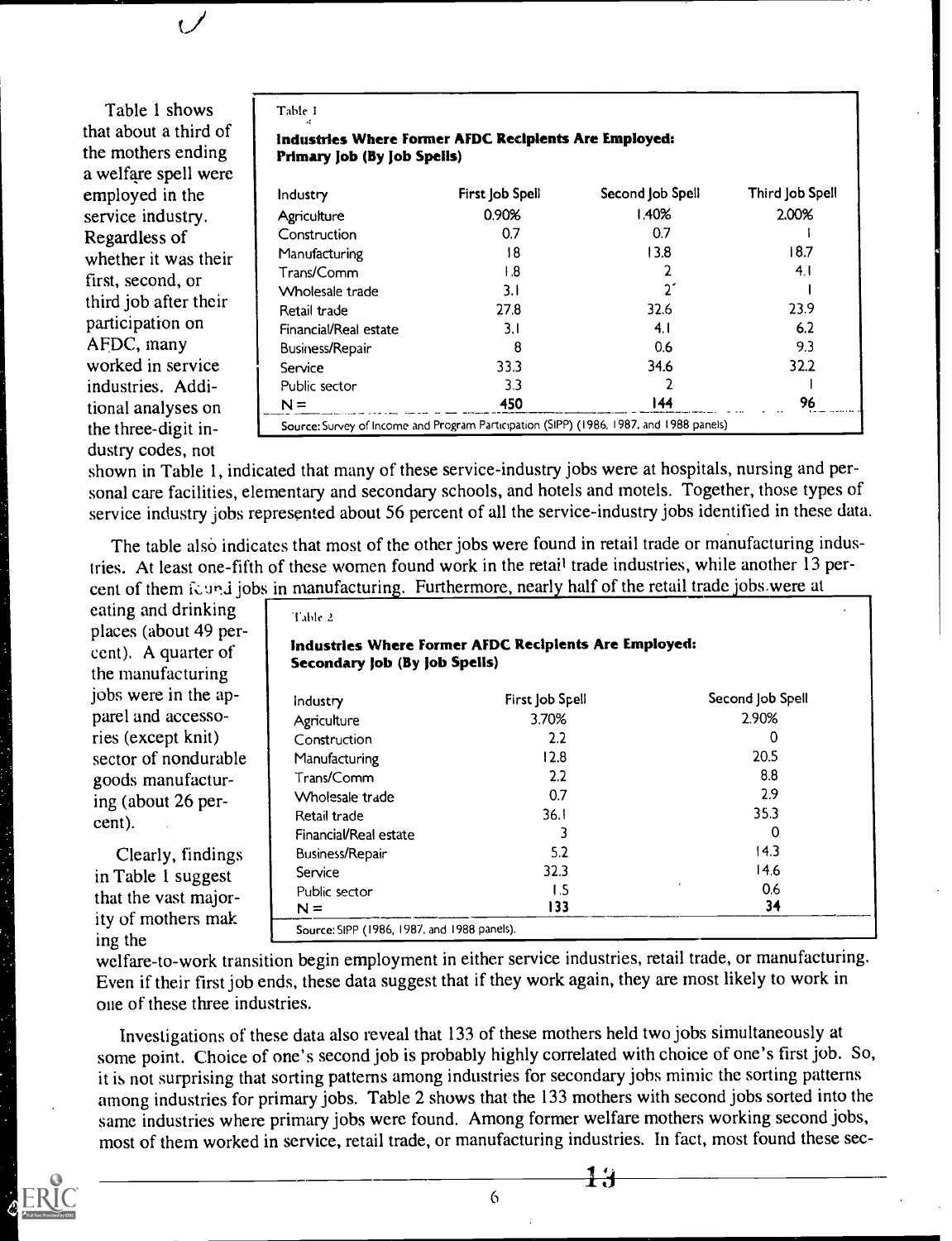| Primary Job (By Job Spells) |                 | Occupations in Which Former AFDC Recipients Are Employed: |                 |
|-----------------------------|-----------------|-----------------------------------------------------------|-----------------|
| Occupation                  | First Job Spell | Second Job Spell                                          | Third Job Spell |
| Mang/Profess                | 6.00%           | 11.80%                                                    | 9.50%           |
| <b>TSAS</b>                 | 33.6            | 27.1                                                      | 34              |
| Service                     | 36.2            | 354                                                       | 26.1            |
| Agriculture                 | 07              | $\overline{1.3}$                                          | 2.6             |
| Craft and Repair            | 2.7             | 4.2                                                       | 3.8             |
| Laborers                    | 20.9            | 201                                                       | 22.5            |
| $N =$                       | 450             | 144                                                       | 96              |

 $\mathcal{L}_{\mathcal{A}}$ 

ond jobs in the retail trade sector, presumably at eating or drinking places if the trend in Table I repeats itself.

Table 3 reveals which occupations these women are most likely to hold. Nearly 70 percent of mothers who left welfare and found a first job held service occupations

(36.2 percent) or technical, sales, and administrative support (TSAS) occupations (33.6 percent). About a fifth of the TSAS occupations were cashier/sales occupations; another quarter, thereabouts, were bartender and waitress occupations; and approximately another fifth were as nursing aides, orderlies, and attendants.

A sizable minority of these mothers also found positions as operators, fabricators, and laborers. Ta-

ble 3 shows that about 20 percent of the sample worked under the<br> **Example 1996** The mean observed length of AFDC general category referred to here as "laborers." This classification The mean observed length of AFDC does not necessarily mean manual labor. Rather, when the occupa-<br>tional data was 14.5<br>months. However, spells coinciding tional data were arrayed according to the three-digit occupation months. However, spells coinciding<br>with increases in minimum wages codes, most of these women were found to work as packagers, sew-<br>ing mapping operators, and assemblers of one type or apather were, on average, 6 months (or 40 pering machine operators, and assemblers of one type or another.

cent) longer.

Table 4 reinforces, yet again, the tendency for secondary job industry and occupation characteristics to resemble primary job industry and occupation attributes. While the sample size was noticeably smaller, the occupational groupings were basically unaltered. Mothers that obtained secondary jobs after AFDC participation worked in either TSAS, service, or laborer occupations.

| Table 4                                    |                                                           |
|--------------------------------------------|-----------------------------------------------------------|
| Secondary Job (By First Job Spell Only)    | Occupations in Which Former AFDC Recipients Are Employed: |
| Occupation                                 | First Job Spell                                           |
| Mang/Profess                               | 8.20%                                                     |
| TSAS                                       | 35                                                        |
| Service                                    | 338                                                       |
| Agriculture                                | 3.7                                                       |
| Craft and repair                           | 2.2                                                       |
| Laborers                                   | 165                                                       |
| N=                                         | 133                                                       |
| Source: SIPP (1986, 1987, and 1988 panels) |                                                           |

The data in Tables 1 through 4 provide important information about where these mothers worked and what types of duties they performed. Equally useful are data indicating whether the characteristics of these women differentially affected the industries and occupations they entered after having received welfare. Tables 5 and 6 give a statistical portrait of the characteristics of the mothers by industry and occupation.

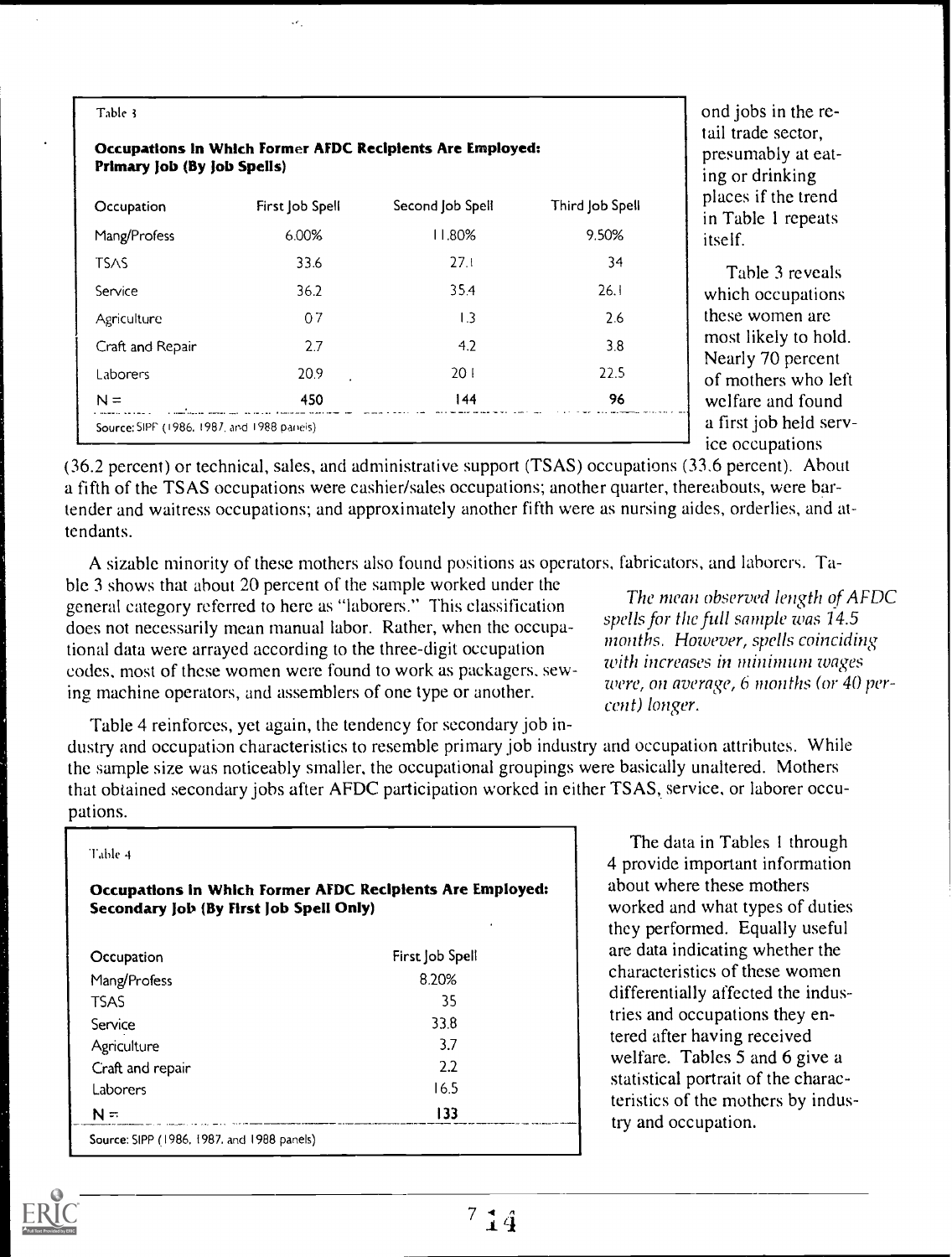Table 5 displays the traits of former welfare recipients according to four industry categories: manufacturing, retail trade, business and repair, and service. Other industry categories, like construction and agriculture, were excluded from the table because sample sizes were very small, sometimes fewer than 30 mothers.

| Table 5 |  |
|---------|--|
|---------|--|

| Characteristics of Former AFDC Recipients by Major <sup>a</sup> Industry <sup>0</sup> |  |
|---------------------------------------------------------------------------------------|--|
|---------------------------------------------------------------------------------------|--|

| <b>Characteristics</b>    | Manufacturing | Retail Trade | <b>Business/Repair</b> | <b>Service</b> |
|---------------------------|---------------|--------------|------------------------|----------------|
| White                     | 64.2%         | 76.0%        | 66.6%                  | 64.6%          |
| Full-time                 | 56.7          | 27.2         | 38.8                   | 29.2           |
| Part-time                 | 6.1           | 28.8         | 27.7                   | 19.2           |
| Full & Part-time          | 37            | 44           | 33.3                   | 51.3           |
| Age                       | 29.07         | 28.6         | 29.5                   | 31.8           |
| H.S. grad                 | 75.3          | 69.6         | 66.6                   | 70             |
| Female head               | 54.3          | 44           | 55.5                   | 52.6           |
| Household income          | \$1,259.40    | \$1,089,00   | \$1,069.59             | \$1.178.95     |
| Hours worked              | 21.6          | 18.7         | 17.5                   | 21.5           |
| Earnings                  | \$375.00      | \$274.80     | \$202.77               | \$386.83       |
| Persons in household      | 4.06          | 3.78         | 3.91                   | 3.86           |
| Have school-aged children | 66.6          | 62.4         | 61.1                   | 74.6           |
| $N =$                     | 81            | 125          | 36                     | 150            |

Source: SIPP (1986. 1987. and 1988 panels).

Industnes that contained 10 percent or more of mothers in the sample.

b Computed for first job spell only.

Two patterns are evident. First, those who found work in retail trade were more likely than others to work part-time, be white, be younger, live with fewer people, have been married, and, except for workers in the business and repair industry, have lower monthly earnings. Second, those employed in service industry jobs were more likely than others to mix full- and part-time work, be black (except for workers in the manufacturing industry), be older, work more hours (except for those in manufacturing), have school-aged children, and have the highest monthly earnings.

Across the four industries, manufacturing was the most likely to hire former welfare mothers possessing a high school diploma, followed by the service industry. Mothers working in business and repair were those who were least likely to have graduated from high school. More than 32 percent of them did not have a high school diploma.

To complete the portrait, Table 6 displays the characteristics of mothers according to four occupa-

tional groups. Other occupations were excluded for the same reason industry groups were excluded from Table 5. The four occupational groups are managerial/professional, TSAS, service, and laborers.

As expected, few mothers entered managerial/professional occupations, and Table 6 highlights

| Table 6                                                        |              |            |            |            |
|----------------------------------------------------------------|--------------|------------|------------|------------|
| Characteristics of Former AFDC Recipients, by Major Occupation |              |            |            |            |
|                                                                | Managerial/  |            |            |            |
| Characteristics                                                | Professional | TSAS       | Service    | Laborers   |
| White                                                          | 81.5         | 65.5       | 69.9       | 65.9       |
| Full-time                                                      | 44.4         | 32.3       | 24.4       | 46.7       |
| Part-time                                                      | 7.4          | 19.8       | 25.7       | 11.6       |
| Full & Part-time                                               | 48.1         | 37.7       | 49.7       | 41.4       |
| Age                                                            | 35.2         | 29.6       | 30.6       | 29.3       |
| H.S. grad                                                      | 88.8         | 66.8       | 73.2       | 73.4       |
| Female head                                                    | 48.1         | 56.9       | 49         | 43.6       |
| Household income                                               | \$1,487.88   | \$1,303.97 | \$1,029.66 | \$1,259.67 |
| Hours worked                                                   | 25.9         | 21.04      | 19.91      | 19.95      |
| Earnings                                                       | \$641.21     | \$413.00   | \$304.84   | \$330.04   |
| Persons in household                                           | 3.4          | 3.75       | 3.92       | 4.34       |
| Have school-aged children                                      | 666          | 66.8       | 68.7       | 69.1       |
| $N =$                                                          | 27           | 151        | 163        | 94         |

Source: SIPP (1986, 1987, and 1988 panels) Note. Major occupations are those that contained 10 percent or more of mothers in the sample. Occupations computed for first job spell only.

 $\overline{15}$ 

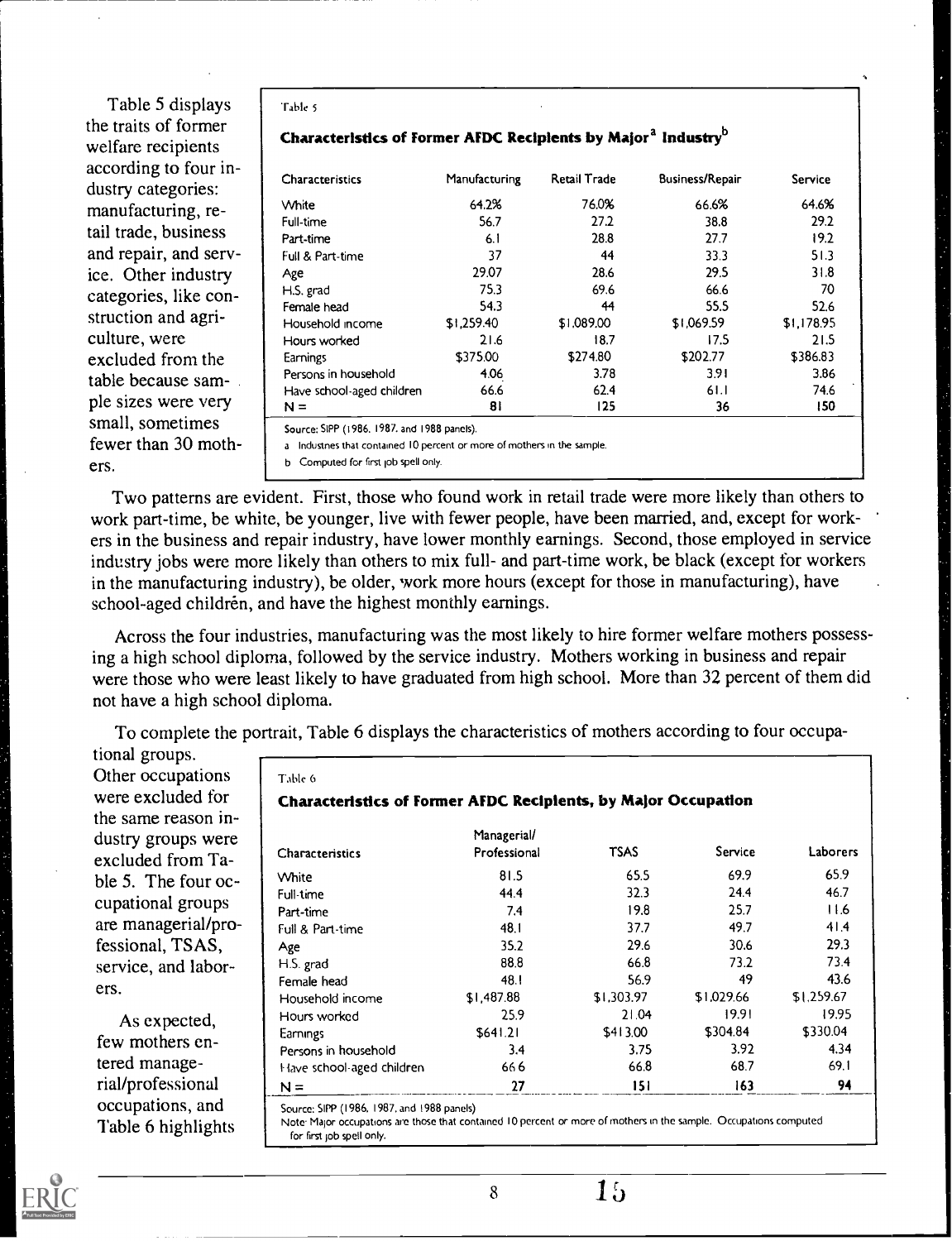how very different they were from the mothers in the other three groups. Their monthly earnings and household incomes were much higher; they were mostly white, (the vast majority of whom had a high

Table 7

school diploma); and most were older women working many more hours than their counterparts in other occupations.

Mothers who worked in TSAS occupations were more likely to have been always heading a family, be black, and have failed to graduate from high school. On the other hand, they worked longer hours, and thereby earned more, than mothers who worked in service or laborer occupations.

Table 6 completes the findings for the first part of the project. Results for the second part of the pro-

|                   | All Spells | Spells in States<br>With an Increase<br>in Minimum Wage | Spells in States<br>Without an Increase<br>in Minimum Wage |
|-------------------|------------|---------------------------------------------------------|------------------------------------------------------------|
| White (%)         | 60.7       | 78.7                                                    | 56.6                                                       |
| Age               | 50. i      | 56.2                                                    | 49.7                                                       |
| Never married (%) | 57.2       | 55.4                                                    | 57.6                                                       |
| Education         | 10.85      | 11.2                                                    | 10.7                                                       |
| Disabled (%)      | 4          | 13.7                                                    | 14.2                                                       |
| No work (%)       | 42.5       | 54.1                                                    | 39.9                                                       |
| Othinc            | 554.36     | 447.07                                                  | 578.61                                                     |
| Mean spell length | 14.5       | 19.5                                                    | 13.5                                                       |
| Post child        | 20.8       | 20.4                                                    | 20.9                                                       |
| $N =$             | 1,302      | 240                                                     | 1,062                                                      |

ject are contained in Tables 7 and 8. Table B1 defines the variables used in those analyses.

Before showing the effects of minimum wages and of increases in minimum wage levels on AFDC program exits, the differences between AFDC mothers living in states that increased minimum wage levels and states that did not are first documented.

Table 7 shows that increases in minimum wages happened in about 20 percent of the 1,302 AFDC spells. The mean observed length of AFDC spells for the full sample was 14.5 months. However, spells coinciding with increases in minimum wages were, on average, 6 months (or 40 percent) longer.

Results from Table 7 also show that mothers who faced increases in minimum wages while receiving welfare were more likely to report no labor force participation. Over 50 percent of them stayed out of the labor market, compared to only 40 percent of those who received AFDC and whose AFDC spell did not coincide with minimum wage increases. The divergence in labor force participation rates between the two groups is not explained by differences in disability status, marital status, or subsequent births.

Results contained in Table 7 suggest that increases in minimum wages may affect AFDC exits. The economic argument—that by increasing the cost of low-skilled labor, minimum wages lower the probability that mothers receiving AFDC exit through employment-is further developed within a competing risk framework.<sup>30</sup> The duration models, detailed in Table 8, distinguish between those who ended their AFDC spell through work and those who ended AFDC spells through demographic changes.

<sup>30</sup> Mothers exiting welfare can do so in alternative ways. A competing riskframework adjusts for the alternative exit routes and hence in the nonparametric duration models those women leaving welfare through demographic changes are considered censored.

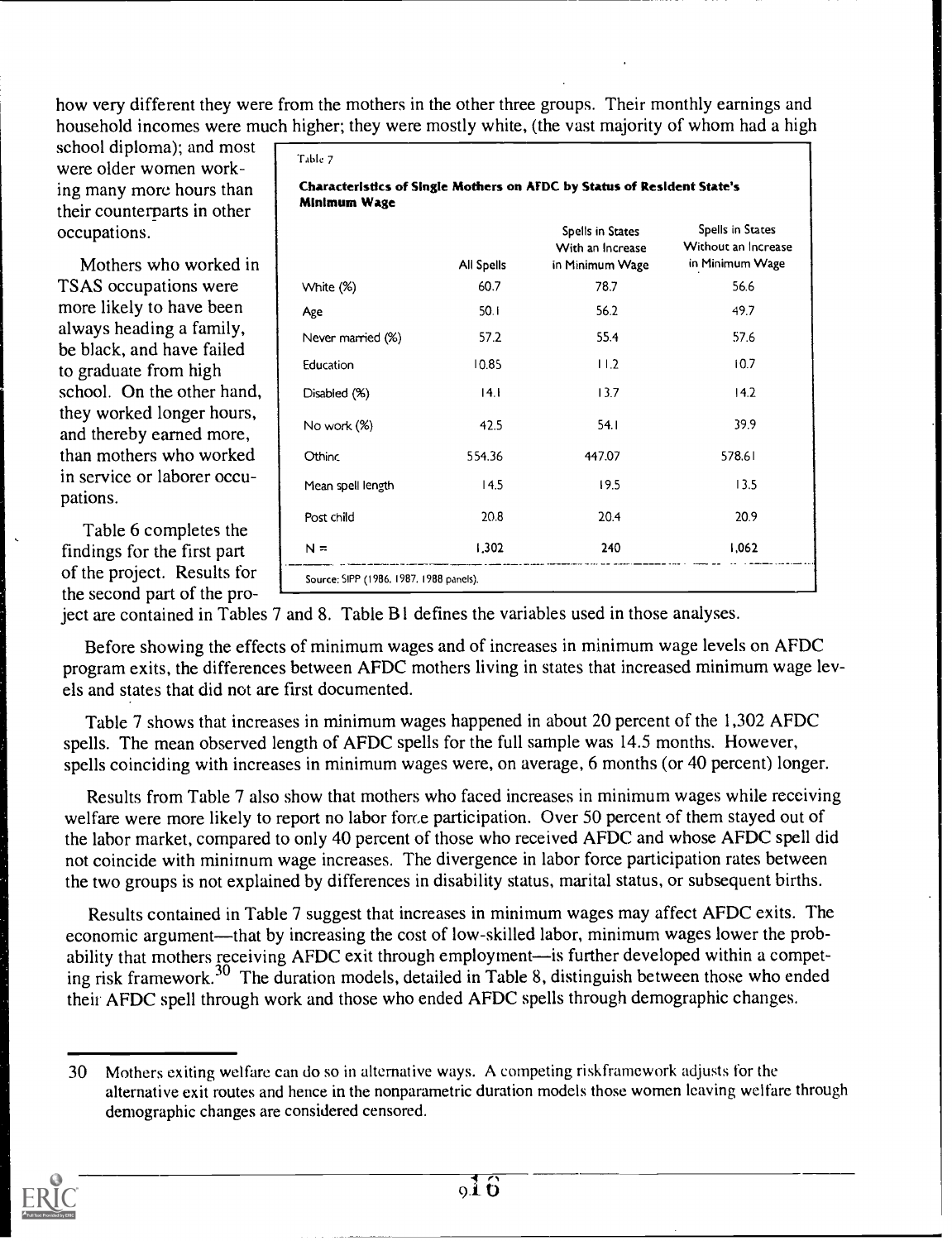The chief difference between Tables 7 and 8 is that Table 8 shows the effects of minimum wages, holding the effects of other independent variables constant.

In Table 8, three alternative models show the effects of minimum wage levels and increases in minimum wages separately, and then the effect of each variable when entered into the same model. Thus, in

...mothers who faced increases in minimum wages while receiving welfare were more likely to report no labor force participation. Over 50 percent of them stayed out of the labor market, compared to only 40 percent of those who received AFDC and whose AFDC spell did not coincide with minimum wage increases ... [deviations are] not explained by differences in disability status, marital status, or subsequent births.

Table 8, Model 1 shows the effect of increases in minimum wages on AFDC exits; Model 2 shows the effect of minimum wage levels on AFDC exits; and Model 3 shows the joint effects of minimum wage levels and increases in those levels on AFDC exits. The variables measuring minimum wage levels and increases in those levels yield alternative estimates of the exit rate from the AFDC program, depending upon whether they are jointly or separately entered.

Model 1 in Table 8 shows that increases in levels of state minimum wages lowered the rate at which mothers left the AFDC program. The estimated negative coefficient for "Min\_wage up" indicates that AFDC exits occurred less frequently among women who received AFDC and lived in states that increased minimum

wage levels, holding other factors constant. The magnitude of the estimated coefficient decreased from -0.38 in Model 1 to -0.25 in Model 3 and, though statistically insignificant in Model 3, the negative sign displayed in both models suggests that increases in minimum wages do slow down AFDC exits.

The estimated coefficient for "Effective min\_wage" in Table 8 is strong and statistically significant. This suggests that mothers who received AFDC in states with higher minimum wages left the AFDC program at a much slower rate than did mothers who received AFDC in states with lower minimum  $wages.<sup>31</sup>$ 

Once "Effective min\_wage" is entered into the model alongside "Min\_wage up," the former variable loses its statistical significance, though again its estimated coefficient kept the negative sign.

The models in Table 8 also indicate that the availability of non-earned income increases one's chances of moving from welfare to work. This finding is consistent with past studies. $32$ 

Other information contained in Table 8 suggests that a major change in the number of dependent children during AFDC participation and a strong work history also influence rates of AFDC exits. First, an additional child entering the mother's family<sup>33</sup> led to lower rates of exits. I suspect that the magnitude of the estimated coefficient for "Post child" (-0.35 in model 1) would increase if births were distinguished from returns of older children to the family.

Second, constant attachment to the labor force affects rates of exits from the AFDC program, independent of the effects of minimum wages. Mothers who always worked ("Worked always") during the panel, regardless of the level of that work effort, left the AFDC program more quickly. To the contrary, mothers who never worked ("Never worked") during the panel left the AFDC program more slowly.

<sup>33</sup> The present analyses clump together births in the AFDC program spell and returns of other dependent children.



<sup>3 1</sup> If levels of minimum wages and levels of AFDC benefits are correlated, then the estimated effect for state minimum wages is biased in an upward direction. It is possible that states with high minimum wages are the same states with high AFDC benefits. If so, the estimated effect of state minimum wage levels is misleading and implies that models should add measures of the generosity of AFDC benefits for families of varying sizes across states. Resources prevented me from collecting those extra data.

<sup>32</sup> Ellwood, 1986; Blank and Ruggles, 1994.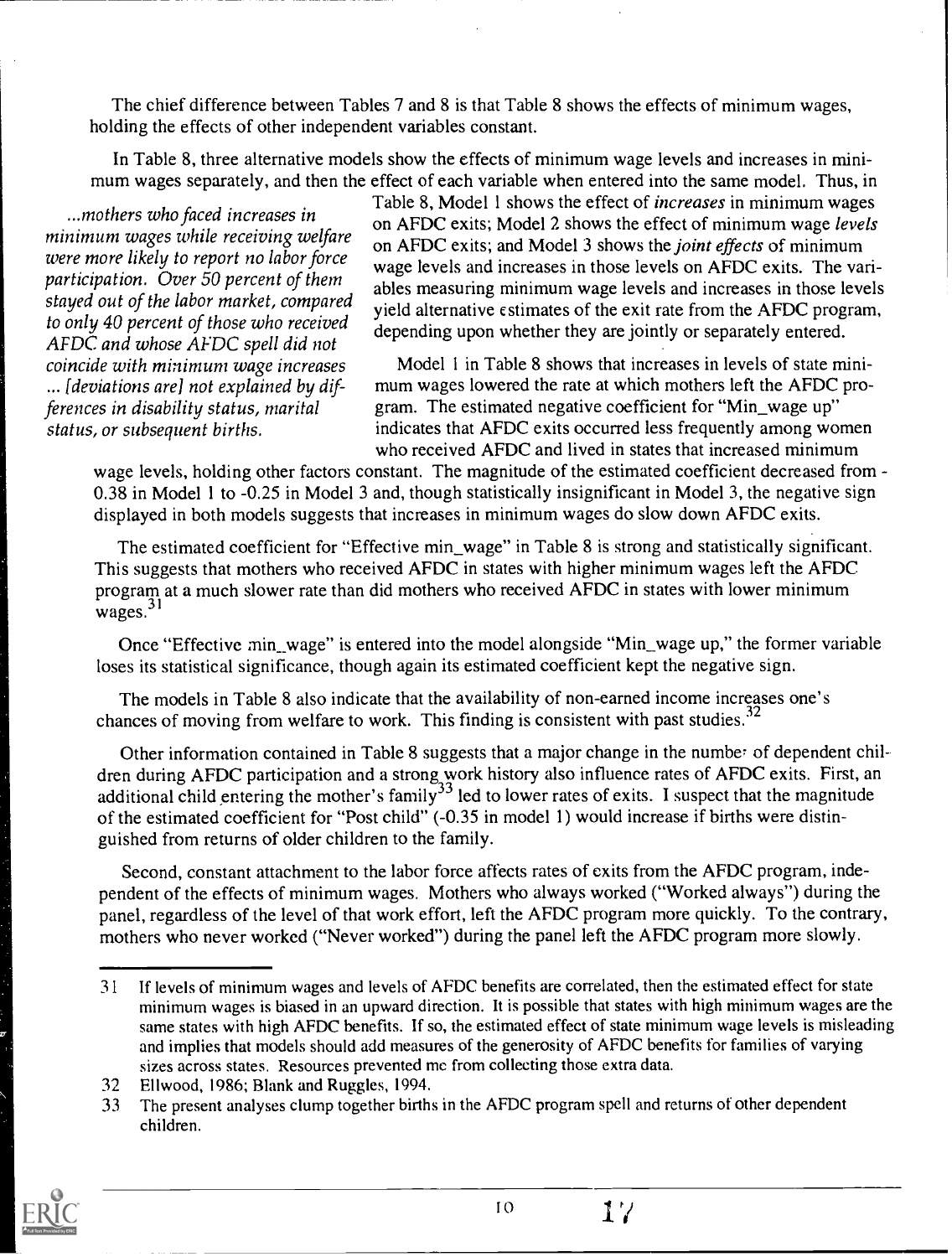The negative coefficients for "Disabled" across the - three models of Table 8 could imply that AFDC mothers who are disabled are less likely than others to leave the AFDC program because of their disabilities. Theoretically, their disabilities, if they stopped them from working, should make them eligible for alterative forms of public assistance, like Supplemental Security Income (SSI).

Some of the findings in Table 8 are puzzling. Given the literature on turnovers in the AFDC program, <sup>34</sup> education level, race, and age were expected to significantly affect AFDC exits. In the models presented in Table 8, however, those variables ("Education,"

| Table 8<br>Determinants of AFDC Exits <sup>d</sup> |            |            |           |  |  |
|----------------------------------------------------|------------|------------|-----------|--|--|
|                                                    | Model I    | Model 2    | Model 3   |  |  |
| Age                                                | 0.12       | 0.11       | 0.11      |  |  |
|                                                    | (0.09)     | (0.09)     | (0.09)    |  |  |
| White                                              | 0.12       | 0.11       | 0.13      |  |  |
|                                                    | (0.09)     | (0.09)     | (0.09)    |  |  |
| Education                                          | 0.02       | 0.02       | 0.02      |  |  |
|                                                    | (0.02)     | (0.02)     | (0.02)    |  |  |
| Never married                                      | $0.45***$  | $.44***$   | $0.44***$ |  |  |
|                                                    | $\sqrt{2}$ | $\sqrt{2}$ | (0.11)    |  |  |

| Age                                                                      | 0.12       | 0.11       | 0.11       |  |  |  |
|--------------------------------------------------------------------------|------------|------------|------------|--|--|--|
|                                                                          | (0.09)     | (0.09)     | (0.09)     |  |  |  |
| White                                                                    | 0.12       | 0.11       | 0.13       |  |  |  |
|                                                                          | (0.09)     | (0.09)     | (0.09)     |  |  |  |
| Education                                                                | 0.02       | 0.02       | 0.02       |  |  |  |
|                                                                          | (0.02)     | (0.02)     | (0.02)     |  |  |  |
| Never married                                                            | $0.45***$  | $.44***$   | $0.44***$  |  |  |  |
|                                                                          | (0.1)      | (0.1)      | (0.11)     |  |  |  |
| <b>Disabled</b>                                                          | $-0.01$    | $-0.01$    | $-0.01$    |  |  |  |
|                                                                          | (0.14)     | (0.14)     | (0.14)     |  |  |  |
| Worked always                                                            | $0.55***$  | $0.56***$  | $0.55***$  |  |  |  |
|                                                                          | (0.12)     | (0.12)     | (0.12)     |  |  |  |
| Never worked                                                             | $-0.78***$ | $-0.79***$ | $-0.79***$ |  |  |  |
|                                                                          | (0.11)     | (0.11)     | (0.11)     |  |  |  |
| Post child                                                               | $-0.35***$ | $-0.36***$ | $-0.36***$ |  |  |  |
|                                                                          | (0.11)     | (0.11)     | (0.11)     |  |  |  |
| Othinc                                                                   | $0.001***$ | $0.001***$ | $0.001***$ |  |  |  |
|                                                                          | (0.0005)   | (0.0005)   | (0.0005)   |  |  |  |
| Effective min_wage                                                       |            | $-0.65***$ | $-0.42$    |  |  |  |
|                                                                          |            | (0.24)     | (0.28)     |  |  |  |
| Min wage up                                                              | $-0.38***$ |            | $-0.25$    |  |  |  |
|                                                                          | (0.13)     |            | (0.16)     |  |  |  |
| $N = 1302$                                                               |            |            |            |  |  |  |
| Log likelihood value                                                     | $-3122.69$ | $-3122.87$ | $-3121.52$ |  |  |  |
| Source: SIPP (1986, 1987, 1988 panels)                                   |            |            |            |  |  |  |
| a Standard errors in parentheses.                                        |            |            |            |  |  |  |
| $\bullet$ p < 10                                                         |            |            |            |  |  |  |
| $\bullet \bullet p \leq 05$                                              |            |            |            |  |  |  |
| $*** p \leq 0!$                                                          |            |            |            |  |  |  |
| + Models include a control for seam bias and four-month time parameters. |            |            |            |  |  |  |
| Omitted from model.                                                      |            |            |            |  |  |  |

"Age," and "White") merely suggest that mothers who are white or older or more educated tend to exit more quickly than others; the coefficients are not significant.

The findings in Table 8 support the argument that when other characteristics of mothers participating in the AFDC program are held constant, state minimum wage levels and increases in those levels predict slower exits from the AFDC program. More generally, the results in Table 8 show (more clearly than those in Table 7) that mothers' decisions to leave AFDC depend on their chances of having employment. Those chances are lowered by high minimum wages and by increases in the minimum wage, even if it was "low" to begin with.

<sup>34</sup> Bane and Ellwood, 1983; Rank, 1985; Plotnick, 1983.

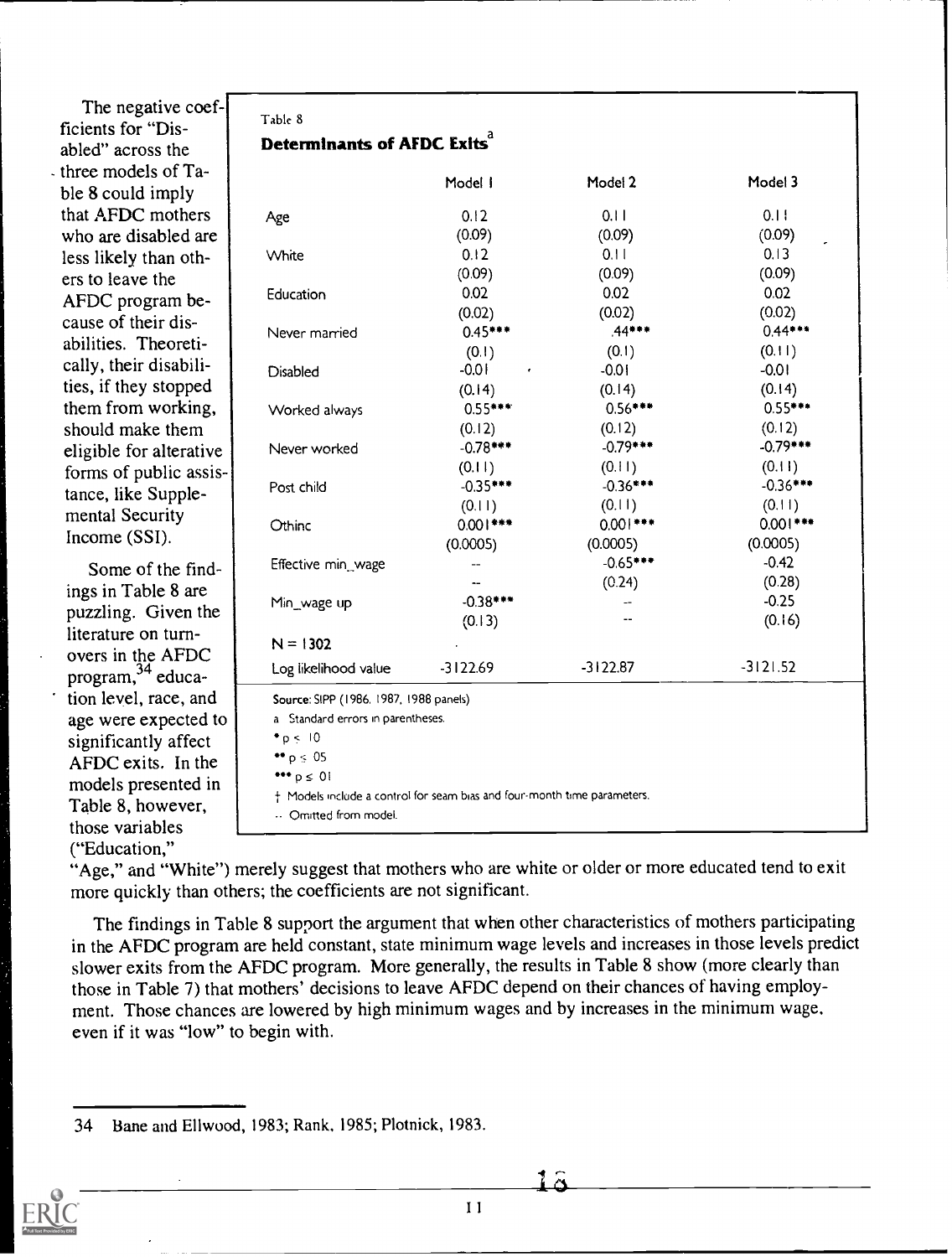#### **Conclusions**

Mothers making welfare-to-work transitions most often start employment in service or retail trade industries and work as clerks, secretaries, aides, cleaners, sales persons, and waitresses. These patterns in industry and occupational sorting hold across three job spells and across primary and secondary jobs.

There are differences among mothers, depending upon which industry and occupation they enter. Mothers who find work in manufacturing earn more, work longer hours and work full-time, and have, in all likelihood, a high school diploma. This observation leads to a more general conclusion about former welfare mothers' abilities to economically succeed in the labor market. The conclusion is that former welfare mothers' earnings, incomes, and labor market attachments are closely tied to their educational attainment.

Since many mothers in the samples are high school dropouts and because most appear to work only part-time, the majority of them are expected to work in low-skill minimum wage jobs. When separately

...mothers' decisions to leave AFDC ployment. Those chances are lowered by high minimum wages and by in-

...mothers' decisions to leave AFDC added to models estimating the amount of time mothers participated depend on their chances of having em-<br>depend on their chances of having emin the AFDC program, increases in state minimum wages and state minimum wage levels both lowered the rate at which mothers left the program. I argue that these findings reflect the negative effects creases in the minimum wage, even if<br>it was "low" to begin with.<br> $\frac{1}{2}$  it was "low" to begin with. that state minimum wage levels have on these mothers' employment gap between AFDC benefit levels and earnings, they also increase

the cost of employing these women. Moreover, these increases in minimum wages may further disadvantage these women if employers are more likely to select teenagers possessing a high school diploma or college students looking for part-time work. Basically, increases in minimum wages, if tied to the distribution of human capital levels, raise the educational qualifications of the marginal worker who is hired to that of a high school graduate. Yet many mothers receiving AFDC, as this study documents, do not possess that level of education (Table 5). Conversely, college students and high school graduates could now find a given job sufficiently attractive to compete for it—a "crowding out" effect.

These results cast further doubt on the antipoverty effectiveness of minimum wages, compelling policymakers to consider that mothers receiving AFDC may have difficulty staying attached to the labor force when minimum wages are increased. Possibly, another subminimum wage level, like that created for students, has to be devised, along with child care subsidies, to ensure that mothers on AFDC can stay employed and gain skills.

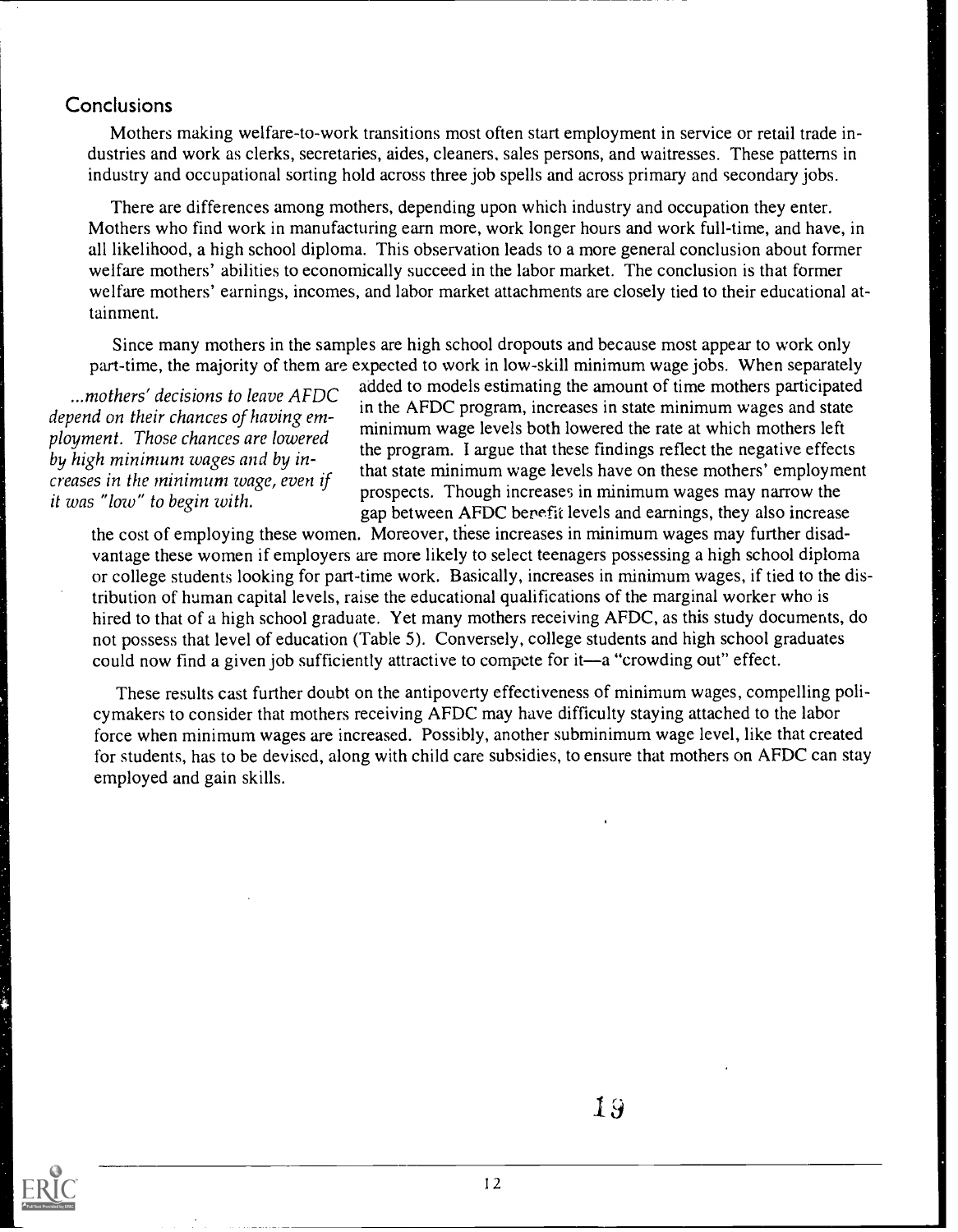### APPENDIX A

### Table AI Definitions of Variables Used in Tables 1-6

| <b>Industry Variables</b>      |                                                                                                                                  |
|--------------------------------|----------------------------------------------------------------------------------------------------------------------------------|
| Agriculture                    | I if worked in any of the 3-digit Standard Industrial Classification (SIC)                                                       |
|                                | codes for agriculture, forestry and fisheries, 0 otherwise                                                                       |
| Construction                   | I if worked in any of the 3-digit SIC codes for construction, 0 otherwise                                                        |
| Manufacturing                  | I if worked in any of the 3-digit SIC codes for manufacturing, 0 otherwise                                                       |
| Trans/Comm                     | I if worked in any of the 3-digit SIC codes for transportation, communicators<br>and other public utilities, 0 otherwise         |
| Wholesale trade                | I if worked in any of the 3-digit SIC codes for wholesale trade, 0 otherwise                                                     |
| Retail trade                   | I if worked in any of the 3-digit SIC codes for retail trade, 0 otherwise                                                        |
| Financial/Real estate          | I if worked in any of the 3-digit SIC codes for finance, insurance, and real estate,<br>0 otherwise                              |
| Business/Repair                | I if worked in any of the 3-digit SIC codes for business and repair services,<br>0 otherwise                                     |
| Service                        | I if worked in any of the 3-digit SIC codes for personal, entertainment and<br>recreation and professional services, 0 otherwise |
| Public sector                  | I if worked in any of the 3-digit SIC codes for public administration,<br>0 otherwise                                            |
| <b>Occupation Variables</b>    |                                                                                                                                  |
| Mang/Profess                   | I if worked in any of the 3-digit SIC codes for managerial and professional,<br>0 otherwise                                      |
| <b>TSAS</b>                    | I if worked in any of the 3-digit SIC codes for technical, sales, and administrative<br>support, 0 otherwise                     |
| Service                        | I if worked in any of the 3-digit SIC codes for service occupations. 0 otherwise                                                 |
| Craft and repair               | I if worked in any of the 3-digit SIC codes for precision production, craft, and<br>repair, 0 otherwise                          |
| Laborers                       | I if worked in any of the 3-digit SIC codes for operators, fabricators, and laborers,<br>0 otherwise                             |
| <b>Mothers Characteristics</b> |                                                                                                                                  |
| White                          | I if white, 0 ii black                                                                                                           |
| Full-time                      | I if only ever reported full-time work, 0 otherwise                                                                              |
| Part-time                      | I if only ever reported part-time work, 0 otherwise                                                                              |
| Full & Part-time               | I if mixed full and part-time work, 0 otherwise                                                                                  |
| Age                            | Age in years                                                                                                                     |
| H.S. grad                      | I if graduated from high school, 0 otherwise                                                                                     |
| Household income               | Average household income per wave of survey                                                                                      |
| Hours worked                   | Average number of hours worked per week when worked                                                                              |
| Earnings                       | Average monthly earnings over entire panel period                                                                                |
| Persons in household           | Number of persons in household                                                                                                   |
| Have school-aged children      | Percent of mothers with school-aged children                                                                                     |



 $\mathfrak{L} \mathfrak{J}$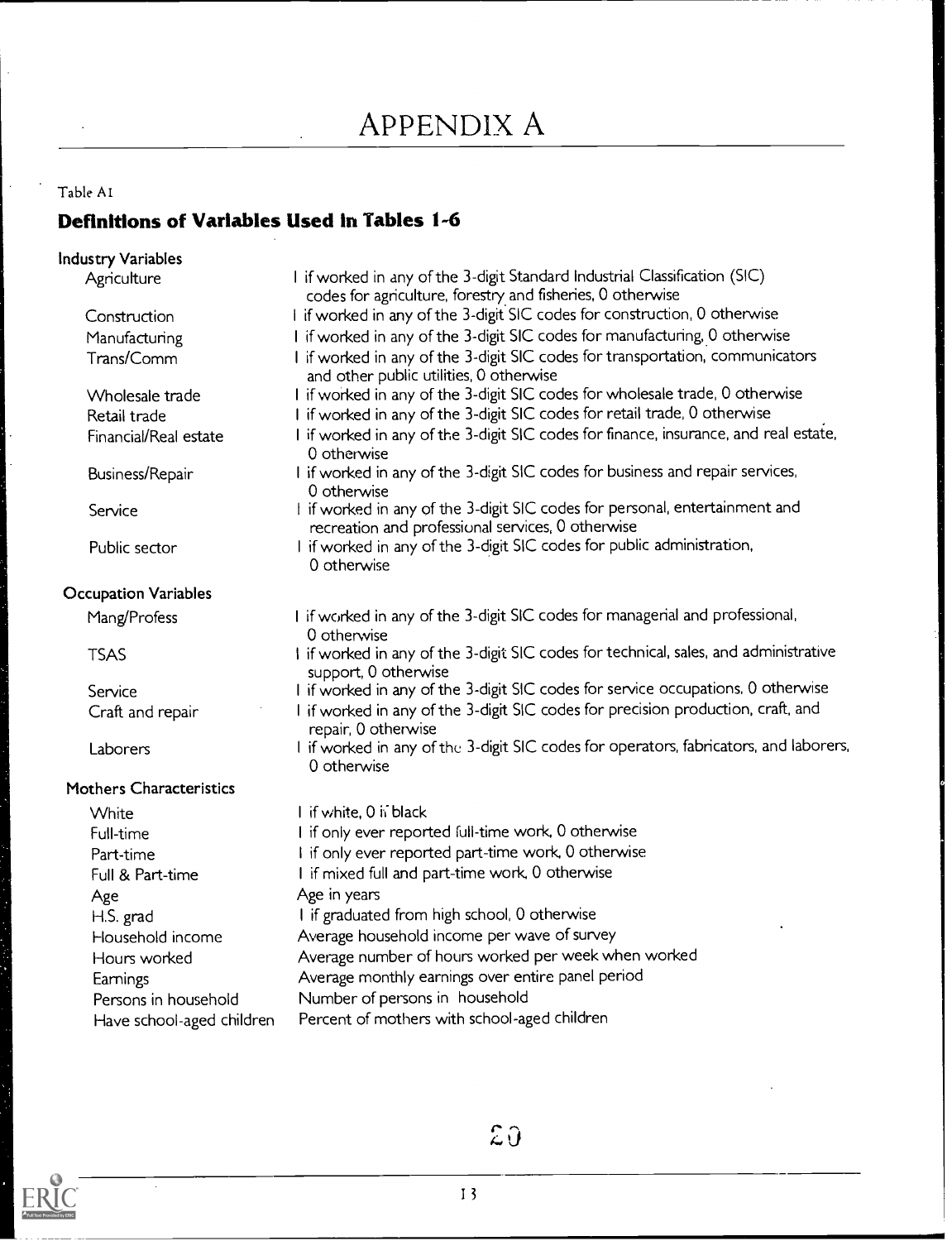Table A2

#### Definition of Variables Used in Tables 7-8

| Worked always      | I if reports employed at one job for entire period of panel, 0 otherwise                                      |
|--------------------|---------------------------------------------------------------------------------------------------------------|
| <b>Disabled</b>    | I if reports disabled in every wave during panel, 0 otherwise                                                 |
| No work            | I if reports no work across panel period, 0 otherwise                                                         |
| Post child         | I if a new child either returns to mother or is born before first observed<br>welfare spell ends, 0 otherwise |
| Never married      | I if reports heading own household and never married during panel<br>period, 0 otherwise                      |
| Age                | Age in years at end of first observed AFDC spell                                                              |
| White              | I if non-Hispanic white. 0 otherwise                                                                          |
| Education          | Years of completed schooling                                                                                  |
| Othinc             | Log of average amount of household income minus all household transfers<br>and mother's earnings              |
| Min wage up        | State minimum wage was increased above federal level while woman was<br>participating in the AFDC program     |
| Effective min_wage | State minim im wage level                                                                                     |

States reporting minimum wages lower than mandated federal minimum wage were assigned the federal minimum wage level.

#### BEST COPY AVAILABLE

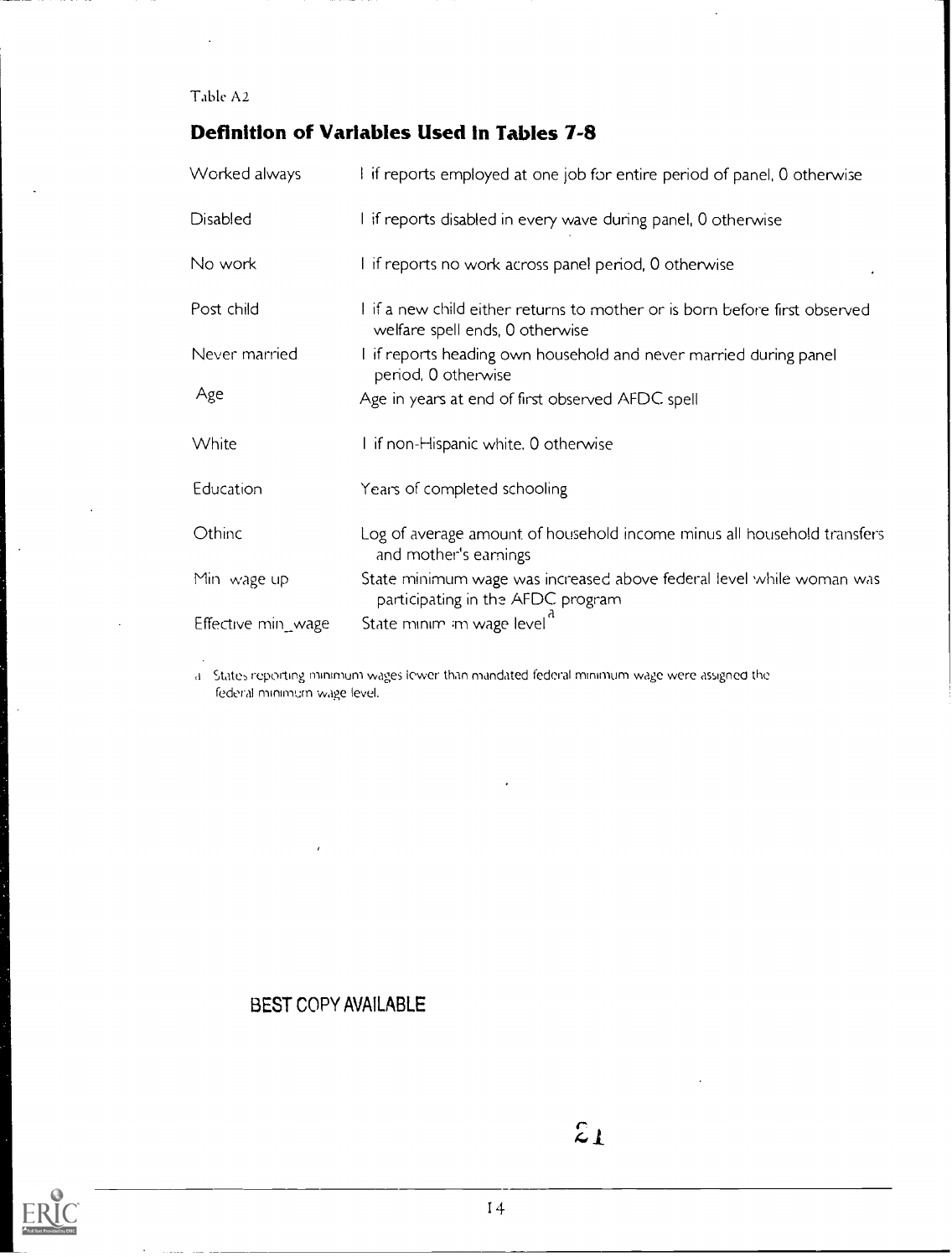#### The State Minimum Wage Panel Data Set

The panel data on minimum wages include observations covering 50 states and the District of Columbia for the same time period as the SIPP panel data set: October 1985 until January 1990. For this period of time, I constructed a chronology of changes in each state's minimum wage using information published by each state's labor department or from other publications disseminated by the Bureau of Labor Statistics.<sup>35</sup> Those sources and others enabled me to create variables measuring the length of time each state's minimum wage applied and identifying the month each state's minimum wage was increased (if it did increase during the period when SIPP data were collected).

Difficulties were encountered while constructing these data. Most problems were a by-product of multiple minimum wages within each state and rules about which workers were covered by the state minimum wage(s). For instance, in Minnesota there were two minimum wages for different types of workers. The minimum wage for Minnesotans covered by the Fair Labor Standards Act (FLSA) differed from the wage for those covered only by state law. The District of Columbia had nine different minimum wages dependent upon industries and occupations. For Minnesota, I used the FLSA minimum wage level and for the District of Columbia I used the same weighted average Neumark<sup>36</sup> used.

Another problem was that several of the least populated states were combined to protect respondents' privacy.<sup>37</sup> A few SIPP respondents came from those states. Because I was unable to correctly match minimum wages to those respondents, they were excluded from analyses.

The creation of these state minimum wage data was assisted by two factors: (1) during the period of the SIPP panel, state minimum wage levels were never lowered; and (2) the federal minimum wage level was never raised above \$3.35 (Table B1).

| Table B1                                                    |                                                    |                        |  |  |
|-------------------------------------------------------------|----------------------------------------------------|------------------------|--|--|
| <b>States with Minimum Wages Above Federal Minimum Wage</b> |                                                    |                        |  |  |
|                                                             |                                                    | <b>Federal Minimum</b> |  |  |
| 1985                                                        | AK, CT, DC, ME                                     | \$3.35                 |  |  |
| 1986                                                        | AK, CT, DC, ME                                     | \$3.35                 |  |  |
| 1987                                                        | AK CT, DC, MA, ME, NH, RI, VT                      | \$3.35                 |  |  |
| 1988                                                        | AK, CT, DC, HI, MA, ME, MN, NH, RI, VT             | \$3.35                 |  |  |
| 1989                                                        | AK, CA, CT, DC, HI, MA, ME, MN, NH, PA, RI, VT, WA | \$3.35                 |  |  |
|                                                             | Source: Data collected by author.                  |                        |  |  |

<sup>35</sup> Nelson, 1991.

<sup>37</sup> The states that were combined were Iowa, North Dakota, South Dakota, Alaska, Idaho, Montana, and Wyoming.



<sup>36</sup> Neumark, 1993.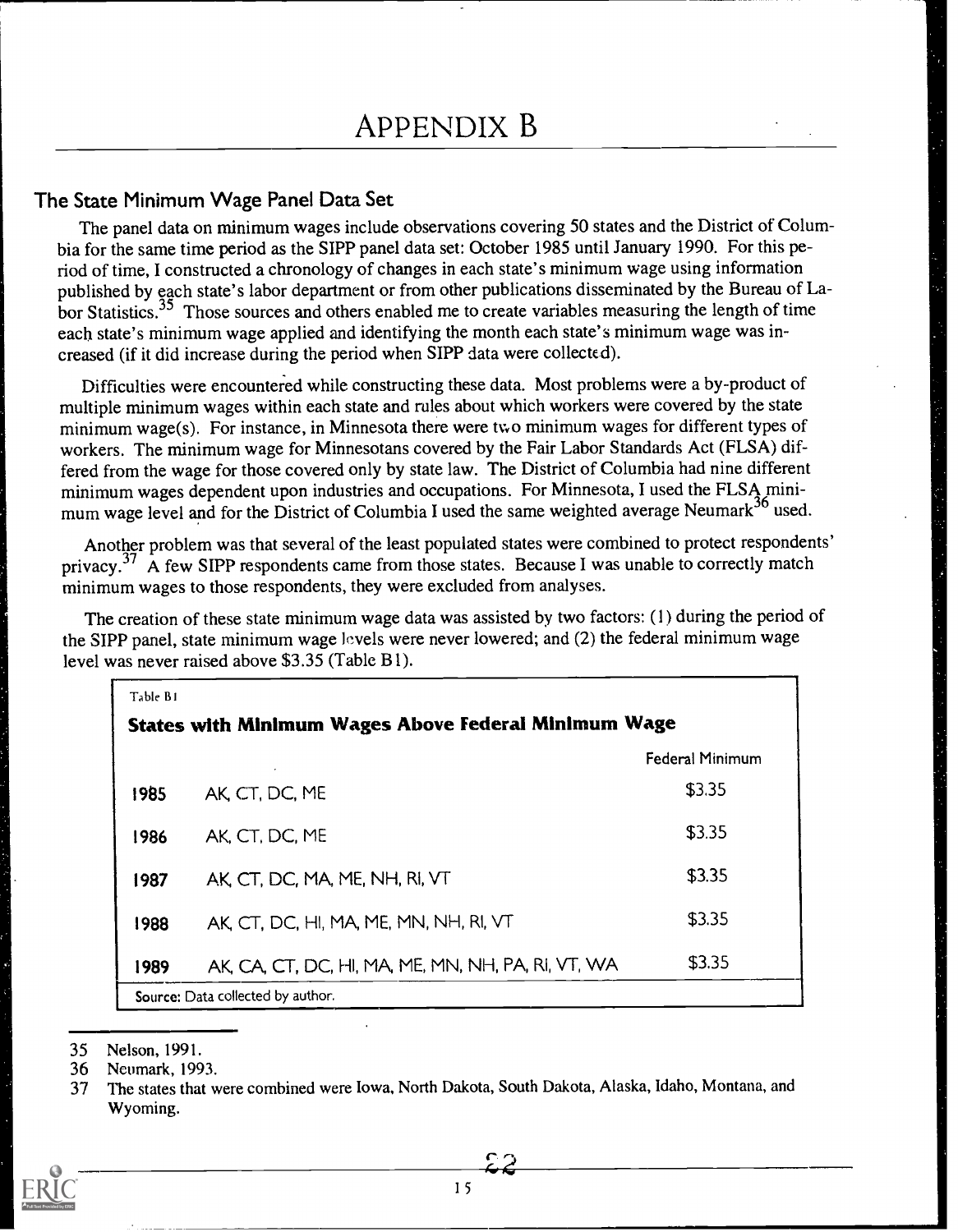Since the federal minimum wage remained constant over the survey period, I created variables indicating levels of state minimum wages relative to the level of the federal minimum wage. One variable indicated whether a state's minimum wage was increased to equal the federal minimum wage; another noted whether a state's minimum wage was increased above the federal minimum wage; and a final one marked whether a state's minimum wage level remained below the federal minimum wage. Those states with minimum wages always below the federal minimum wage were given an effective minimum wage equal to the statutory federal minimum wage.

The details on state minimum wages and the federal minimum wage are summarized in Table Bl. Table B1 shows that between 1985 and 1989 several states had minimum wages above the uniform federal minimum wage.

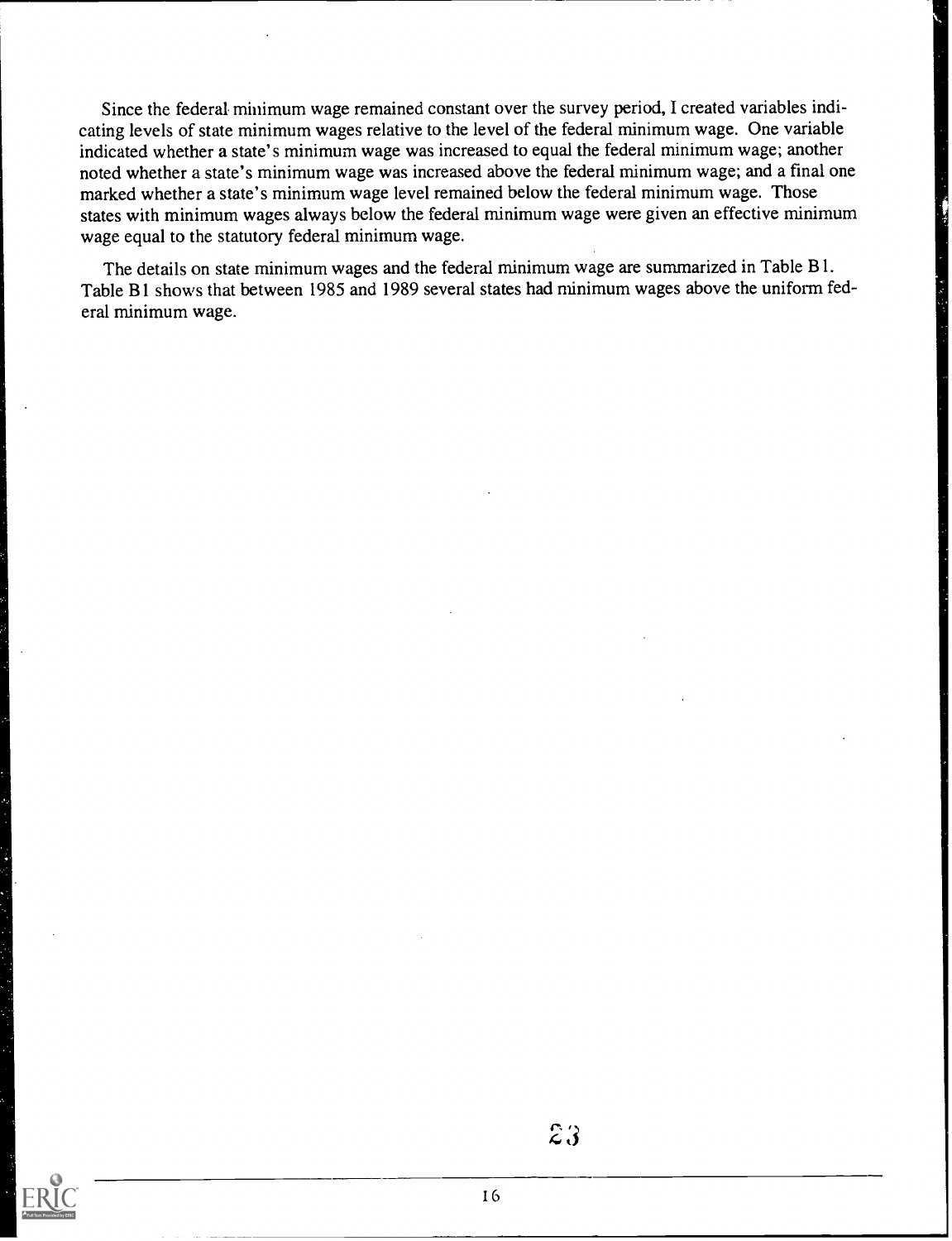- Alston, Richard M., J. R. Kearl, and Michael B. Vaughn. 1992. "Is There a Consensus Among Economists in the 1990's?" American Economic Review 82(2): 203-209.
- Bane, Mary Jo and David T. Ellwood. 1983. "The Dynamics of Dependence: The Routes to Self-Sufficiency." Report prepared for Assistant Secretary for Planning and Evaluation, Office of Evaluation and Technical Analysis, Office of Income Security Policy, U.S. Department of Health and Human Services, Washington, D.C.
- Blank, Rebecca. 1994. "The Employment Strategy: Public Policies to Increase Work and Earnings." In Confronting Poverty: Prescriptions for Change, Sheldon Danziger et al. eds., Cambridge, Mass.: Harvard University Press.
- Blank, Rebecca and Patricia Ruggles. 1994. "Short-Term Recidivism Among Public-Assistance Recipients." American Economic Review, pp. 49-53.
- Brown, Charles. 1988. "Minimum Wage Laws: Are They Overrated?" The Journal of Economic Perspectives 2(3): 133-146.
- Brown, C., C. Gilroy, and A. Kohen. 1982. "The Effect of the Minimum Wage on Employment and Unemployment." Journal of Economic Literature, Vol. XX (June), pp. 487-528.
- Brown, Charles, Curtis Gilroy, and Andrew Kohen. 1983. "Time-Series Evidence of the Effect of the Minimum Wage on Youth Employment and Unemployment." The Journal of Human Resources 18(1): 3-31.
- Card, David. 1992a. "Using Regional Variation in Wages to Measure the Effects of the Federal Minimum Wage." Industrial and Labor Relations Review 46(1): 22-27.
- Card, David. 1992b. "Do Minimum Wages Reduce Employment? A Case Study of California, 1987 1989." Industrial and Labor Relations Review 46(1): 38-54.
- Castillo-Freeman, Alida and Richard B. Freeman. 1992. "When the Minimum Wage Really Bites." In Immigration and the Work Force: Economic Consequences for the United States and Source Areas, G. Borjas and R. Freeman, eds. Chicago: University of Chicago Press.
- Cullen, Donald E. 1961. Minimum Wage Laws. Bulletin 43, New York State School of Industrial and Labor Relations, Cornell University, February.
- Currie, Janet and Bruce C. Fallick. 1992a. "Minimum Wage Legislation and the Educational Outcomes of Youths: What Can Be Learned from Cross-State Comparisons?" Manuscript, UCLA.
- Currie, Janet and Bruce C. Fallick. 1992b. "A Note on the New Minimum Wage Research." Manuscript, UCLA.
- Danziger, Sheldon H., Gary D. Sandefur, and Daniel H. Weinberg. 1994. Confronting Poverty: Prescriptions for Change. Cambridge, Mass.: Harvard University Press.
- Duncan, Greg J. 1984. Years of Poverty, Years of Plenty. Ann Arbor: Institute for Social Research, The University of Michigan.
- Ellwood, David T. 1986. "Targeting Would-be Long Term Recipients of AFDC." Mathematical Policy Research.

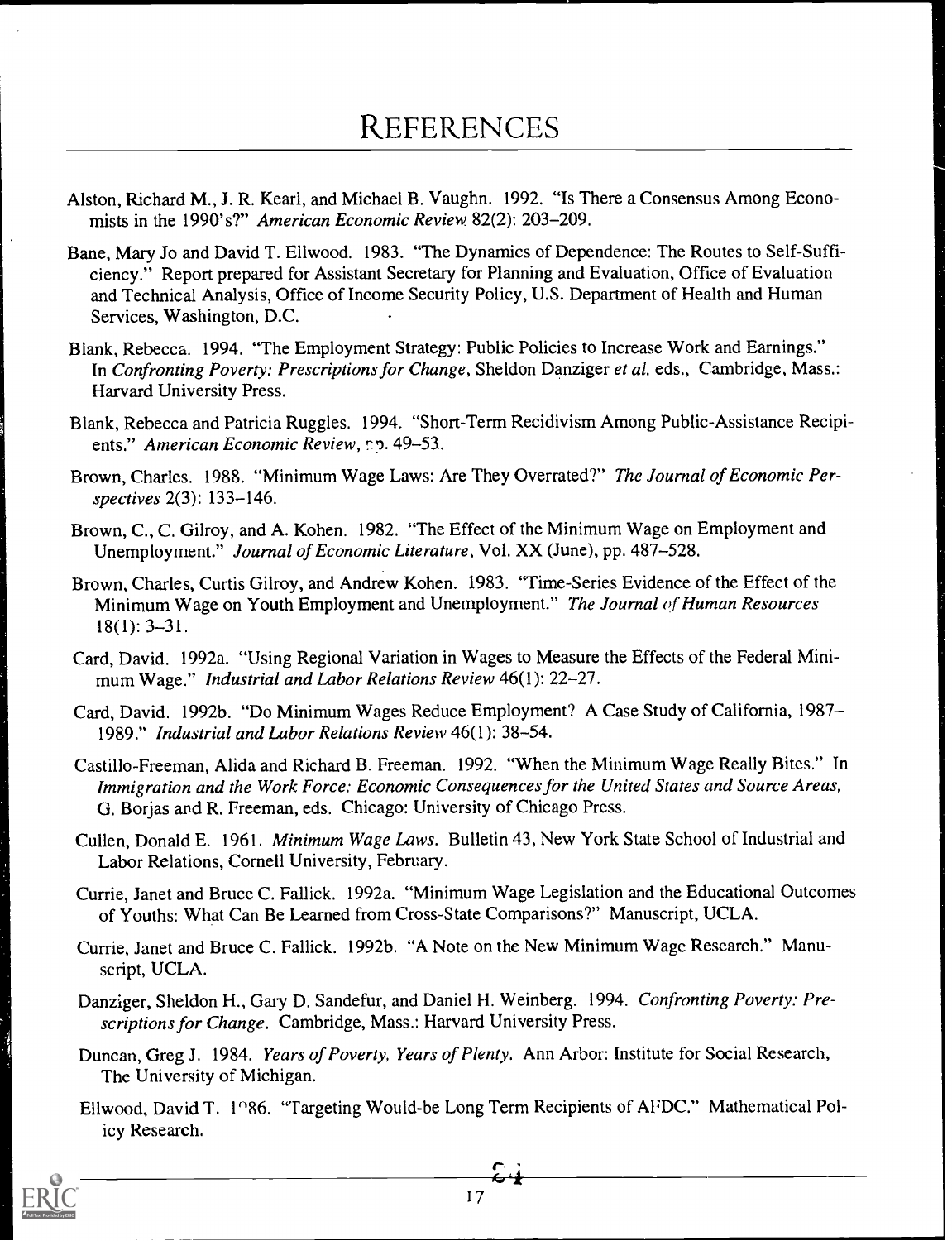Ellwood, David T. 1988. Poor Support: Poverty in the American Family. New York: Basic Books, Inc.

- Freeman, Richard, Wayne Gray, and Casey E. Ichniowski. 1981. "Low Cost Student Labor: The Use and Effects of the Subminimum Wage Provisions for Full-Time Students." In Report of the Minimum Wage Study Commission. Vol. 5. Washington, D.C.: Government Printing Office.
- Garfinkel, Irwin and Sara McLanahan. 1986. Single Mothers and Their Children. Washington, D.C.: The Urban Institute Press.
- Goodwin, Leonard. 1983. Causes and Cures of Welfare. Lexington: Lexington Books.
- Gramlich, E. 1976. "Impact of Minimum Wages on Other Wages, Employment, and Family Incomes." Brookings Papers on Economic Activity, pp. 409-451.
- Gritz, R. Mark and Thomas MaCurdy. 1991. "Welfare Entrances, Durations, and Exits: A Comparison of NLSY and PSID." Paper presented at the PSID Event History Conference, Stanford, CA, June 30- July 2.
- Gros-man, Jean B. 1983. "The Impact of the Minimum Wage on Other Wages." Journal of Human Resources 18(3): 259-378.
- Harrison, Bennet and Barry Bluestone. 1988. The Great U-Turn. New York: Basic Books.
- Heckman, James J. 1979. "Sample Selection Bias as a Specification Error." *Econometrica* 47: 153– 161.
- Horrigan, Michael W., and Ronald B. Mincy. 1993. "The Minimum Wage and Earnings Inequality." In Uneven Tides: Rising Inequality in America, Sheldon Danziger and Peter Gottschalk, eds. New York: Russell Sage Foundation.
- Hutchens, Robert M. 1981. "Entry and Exit Transitions in a Government Transfer Program: The Case of Aid to Families with Dependent Children." Journal of Human Resources 16: 217-237.
- Jencks, Christopher. 1991. "Is the American Underclass Growing?" Pp. 28-100 in The Urban Underclass, Christopher Jencks and Paul E. Peterson, eds. Washington, D.C.: The Brookings Institution.
- Jencks, Christopher and Kathryn Edin. 1990. "The Real Welfare Problem." American Prospect (Winter): 31-50.
- Jencks, Christopher. 1992. Rethinking Social Policy: Race, Poverty and the Underclass. Cambridge, Mass.: Harvard University Press.
- Katz, Lawrence and Alan Krueger. 1992. "The Effect of the Minimum Wage on the Fast-Food Industry." Industrial and Labor Relations Review 46(1): 6-21.
- Krueger, Alan B. 1991. "Ownership, Agency and Wages: An Examination of Franchising in the Fast Food Industry." *Quarterly Journal of Economics* 106(1): 75-101.
- Lester, Richard A. 1946. "Shortcomings of Marginal Analysis for Wage-Employment Problems." American Economic Review 36(1): 63-82.
- Levy, Frank. 1988. Dollars and Dreams. New York: W. W. Norton and Company.
- Mazur, Jay. 1987. "Statcment of Jay Mazur, President, International Ladies' Garment Workers Union, AFL-CIO, on S. 837, the Minimum Wage Restoration Act of 1987." *Hearings on HR 1834:* 1373– 1383.



 $\mathcal{Z}$ .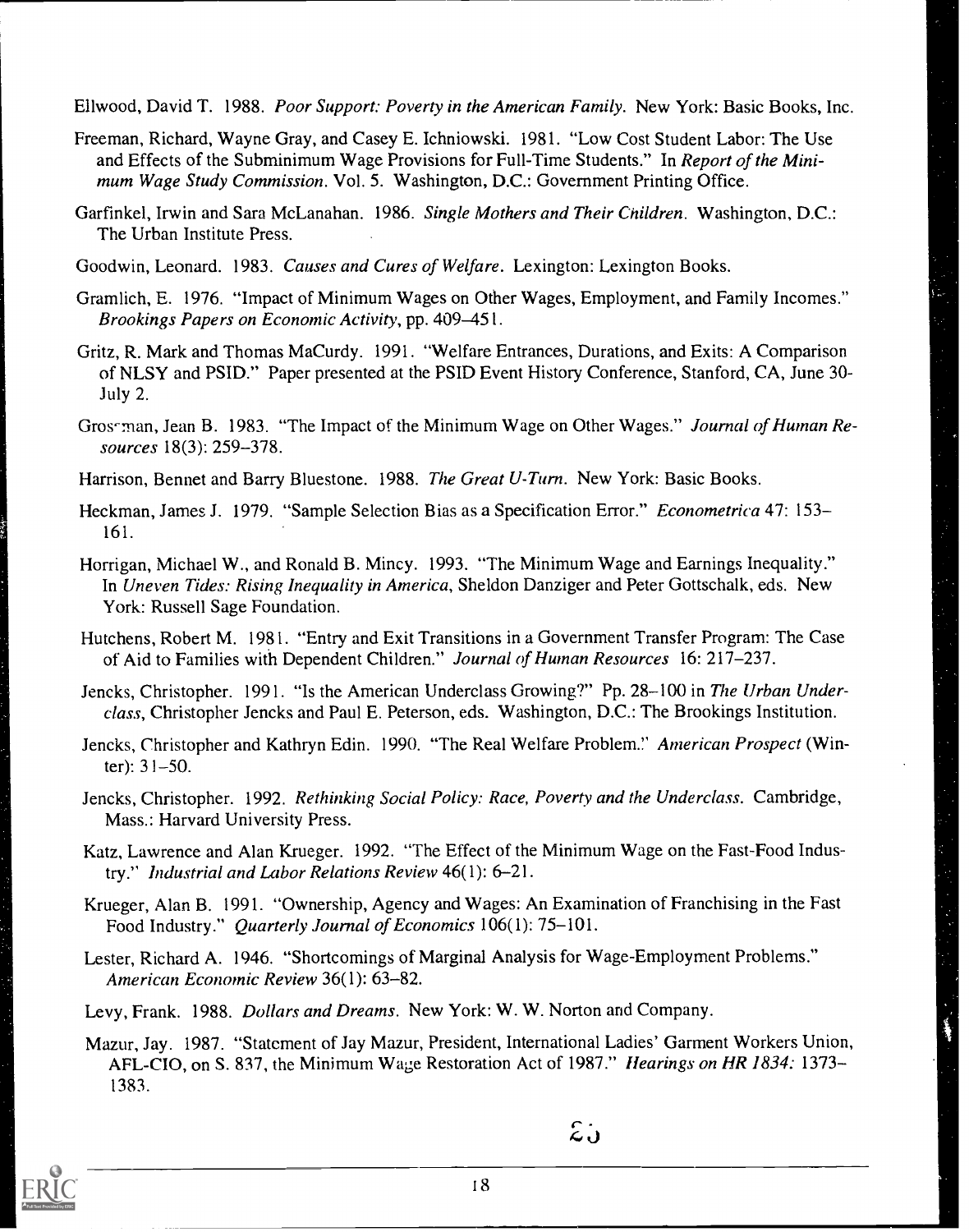- McLanahan, Sara S. 1988. "Family Structure and Dependency: Early Transitions to Female Household Headship." Demography 25: 1-16.
- McLanahan, Sara S. and Irwin Garfinkel. 1989. Single Mothers, the Underclass, and Social Policy." The Annals of the American Academy of Political and Social Science 501(January): 92-104.
- Mincer, Jacob. 1976. "Unemployment Effects of Minimum Wages." Journal of Political Economy 84(4): S87-S105.
- Moffitt, Robert. 1987. "Dependency and Labor Supply: A Review of the Literature." Paper presented for the U.S. Department of Health and Human Services, Washington, D.C.
- Nelson, Richard R. 1991. "State Labor Legislation Enacted in 1990." Monthly Labor Review: 41–55.
- Neumark, David and William Wascher. 1992. "Employment Effects of Minimum Wages and Subminimum Wage Provisions from Panel Data on State Minimum Wage Laws." Industrial and Labor Relations Review 46(1): 55-81.
- O'Neill, June A.. Douglas A. Wolf, Laurie J. Bassi, and Michael T. Hannan. 1984. "An Analysis of Time and Welfare." Report to ASPE/Department of Health and Human Services, Washington, D.C.: Urban Institute.
- O'Neill, June A., Laurie J. Bassi, and Douglas A. Wolf. 1987. "The Duration of Welfare Spells." Review of Economics and Statirtics 69: 241-249.
- Parsons, D. 1980. Poverty and the Minimum Wage. Washington, D.C.: American Enterprise Institute.
- Pearce, Diana M. 1978. "The Feminization of Poverty: Women, Work, and Welfare." The Urban and Social Change Review 11: 28-36.
- Plotnick, Robert D. 1983. "Turnover in the AFDC Population: An Event History Analysis." Journal of Human Resources 18: 65-81.
- Rank, Mark R. 1985. "Exiting from Welfare: A Life Table Analysis." Social Science Review 59: 358- 376.
- Rank, Mark R. 1988. "Racial Differences in Length of Welfare use." Social Forces 66: 1080-1101.
- Reischauer, Robert D. 1989. "The Welfare Reform Legislation: Directions for the Future." Pp. 10-40 in Welfare Policy for the 1990s, Phoebe H. Cottingham and David T. Ellwood, eds. Cambridge: Haryard University Press.
- Stigler, George J. 1946. "The Economics of Minimum Wage Legislation." American Economic Review 36(3, June): 358-365.
- Stigler, George and John Raisian. 1988. "Minimum Wages: A Perverse Policy." New York Times.
- Tienda, Marta. 1990. "Welfare and Work in Chicago's Inner-City." American Economic Review 80: 372-376.
- Tienda, Marta and Haya Stier. 1991. "Joblessness and Shiftlessness: Labor Force Activity in Chicago's Inner-City." Pp. 135-154 in The Urban Underclass, Christopher Jencks and Paul E. Peterson, eds. Washington, D.C.: The Brookings Institution.
- Tobin, James. 1994. "Poverty in Relation to Macroeconomic Trends, Cycles, and Policies." In Confronting Poverty: Prescription for Change, Sheldon Danziger et al., eds. Cambridge, Mass.: Harvard University Press.

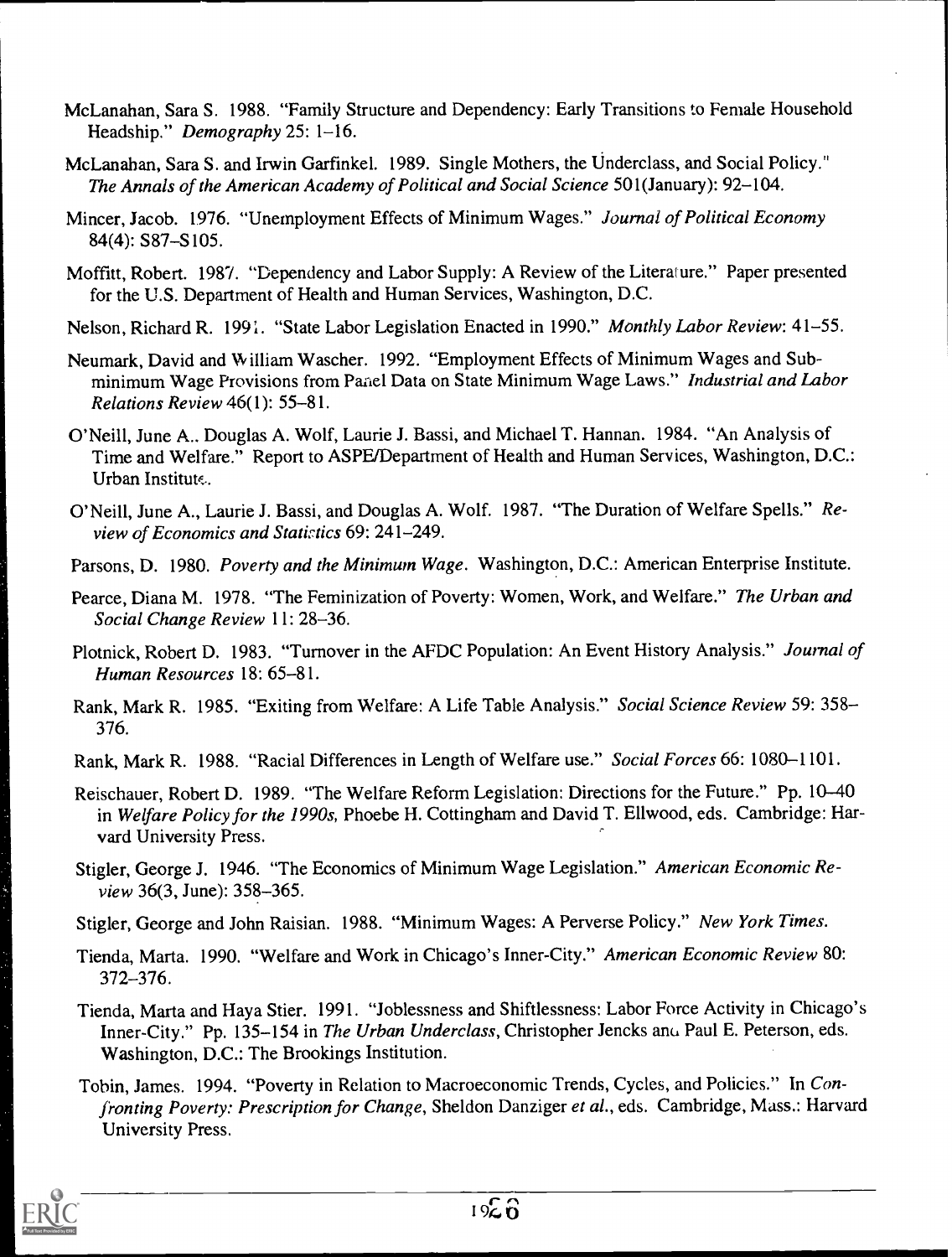- U.S. Bureau of the Census. 1991. Poverty in the United States: 1990. Current Population Reports, Series P-60, No. 16. Washington, D.C.: U.S. Government Printing Office.
- Wacquant, Loic J. D. and William Julius Wilson. 1989. "Poverty, Joblessness, and the Social Transformation of the Inner City." Pp. 70–102 in Welfare Policy for the 1990s, Phoebe H. Cottingham and David T. Ellwood, eds. Cambridge: Harvard University Press.
- Wascher, and David Neumark. 1992. "Employment Effects of Minimum and Subminimum Wages: Panel Data on State Minimum Wage Laws." Industrial and Labor Relations Review 46(1): 55-81.
- Welch, F. 1976. "Minimum Wage Legislation in the United States." In Evaluating the Labor Market Effects of Social Programs, 0. Ashenfelter and J. Blum, eds. Princeton: Industrial Relations Section, Department of Economics, Princeton University, pp. 1-38.
- Welch, Finis and James Cunningham. 1978. "Effects of Minimum Wages on the Level and Age Composition of Youth Employment." Review of Economics and Statistics 60(1): 140-145.

Wilson, William Julius. 1987. The Truly Disadvantaged. Chicago: The University of Chicago Press.

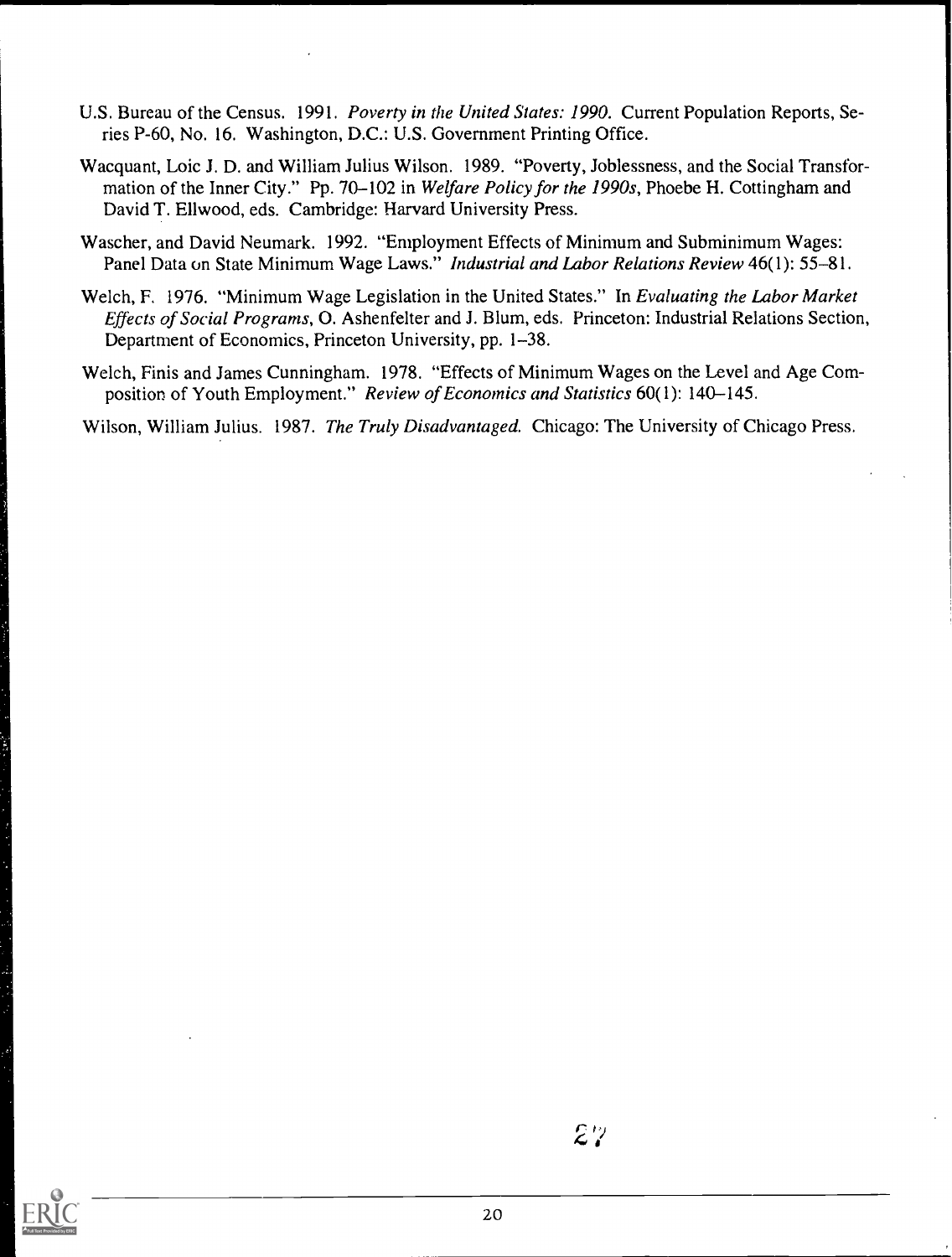### BIOGRAPHY

Peter D. Brandon is a researcher at the Institute for Research on Poverty, and the Center for Demography and Ecology, both at the University of Wisconsin, Madison. He is an economist with a Ph.D. from the University of Chicago.

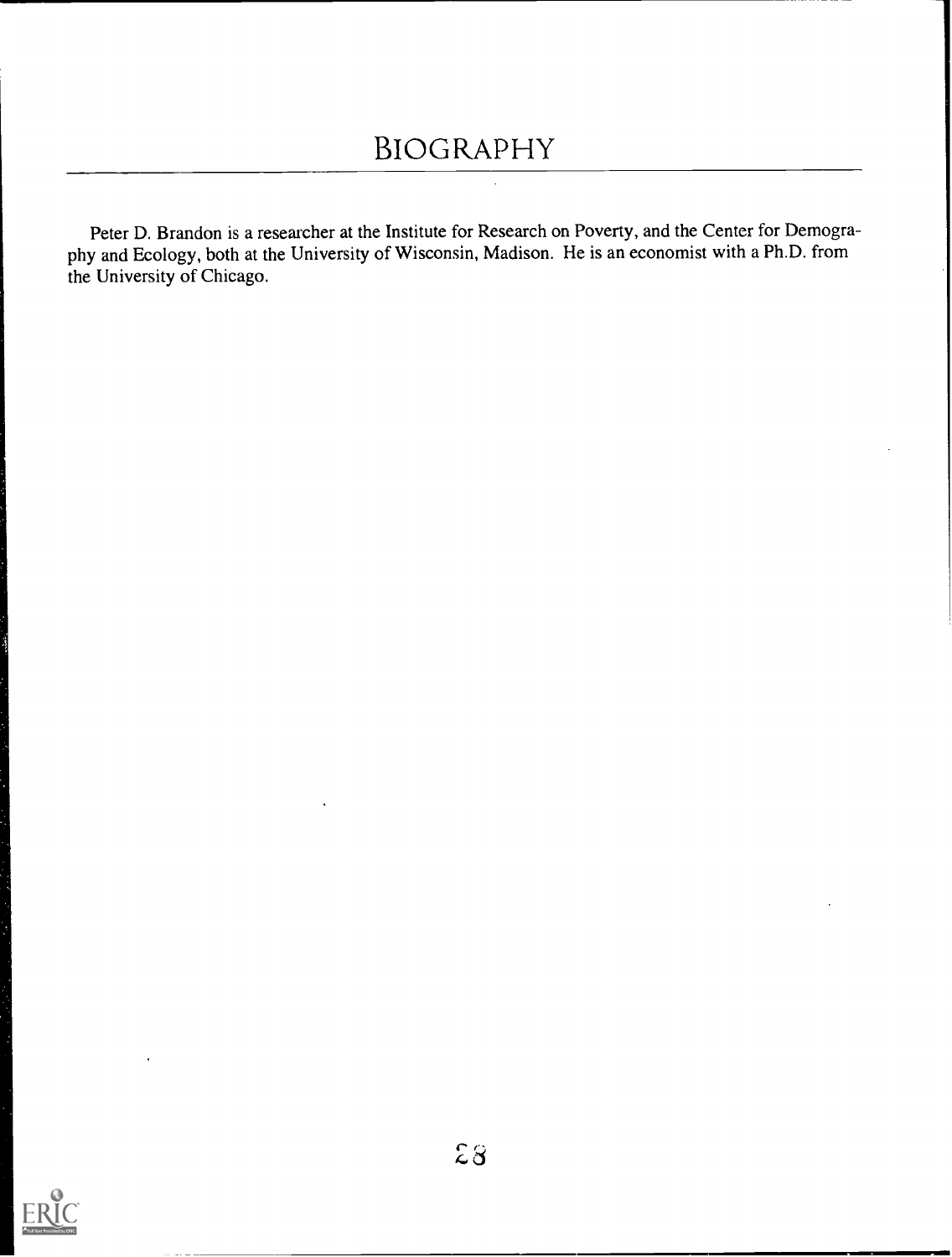### RECENT PUBLICATIONS

- "Earnings Growth and Employment Stability of Workforce Entrants," by Frederick J. Tannery, Slippery Rock University and University of Pittsburgh, January 1995.
- "Minimum Wage Laws and the Distribution of Employment," by Kevin Lang, Boston University, January 1995.
- "The Low-Wage Workforce," December 1994.
- "Mandates in Emplyment: A History of Added Burdens on the Unskilled," by Simon Rottenberg. University of Massachusetts, Amherst, August 1994.
- "The Use of Strike Replacement in Union Contract Negotiations: Experience from the U.S. and Canada," by Peter Cramton, University of Maryland, and Joseph S. Tracy, Columbia University, May 1994.
- "The Effects of High School Work Experience on Future Economic Attainment," by Christopher J. Ruhm, University of North Carolina at Greensboro, May 1994.
- "The Early Careers of Non-College-Bound Men," by Jeff Grogger, University of California, Santa Barbara, May 1994.
- "Effects of the Employer Mandate in the Clinton Health Plan," by June E. O'Neill and Dave M. O'Neill, Baruch College, City University of New York, March 1994.
- "The Effect of Recent Increases in the U.S. Minimum Wage on the Distribution of Income," by John T. Addison and McKinley Blackburn, University of South Carolina at Columbia, March 1994.
- "Public Policies for the Working Poor: The Earned Income Tax Credit vs. Minimum Wage Legislation," by Richard V. Burkhauser, Syracuse University, and Andrew J. Glenn, Vanderbilt University, March 1994.
- "The Impact of a Health Insurance Mandate on Labor Costs and Employment," by June E. O'Neill and Dave M. O'Neill, Baruch College, City University of New York, September 1993.
- "Health Insurance Benefits and Income Support for Poor Families: Report on National Survey of Leading Economists." Conducted by the University of New Hampshire Survey Center, this survey presents overwhelming agreement among economists on the effects of mandated health insurance or a higher minimum wage. June 1993.
- "The Minimum Wage and the Employment of Teenagers: Recent Research," by Bruce Fallick, University of California-Los Angeles, and Janet Currie, Massachusetts Institute of Technology, June 1993.
- "The Employment Effect in Retail Trade of a Minimum Wage: Evidence from California," by Lowell J. Taylor, Carnegie Mellon University, June 1993.
- "The Minimum Wage: Good Social Policy?" A landmark guide to understanding the minimum wage, Employment Policies Institute, April 1993.
- "Employment Effects of Minimum and Subminimum Wages: Recent Evidence," by David Neumark, University of Pennsylvania, February 1993.
- "Higher Wages, Greater Poverty: Trapping Americans in Poverty," by Carlos E. Bonilla, Employment Policies Institute. Examination of the interaction between minimum wage hikes, earnings, and transfer tax programs in California, February 1992.
- "Survey of Service Employees," prepared by Frederick/Schneiders Inc. Survey of current and former hospitality industry employees, exploring the development of important job skills, February 1992.
- Journal of Labor Research, Summer 1993, containing the Symposium, "Entry-Level Employment and Employees: Problems, Policies and Prospects."